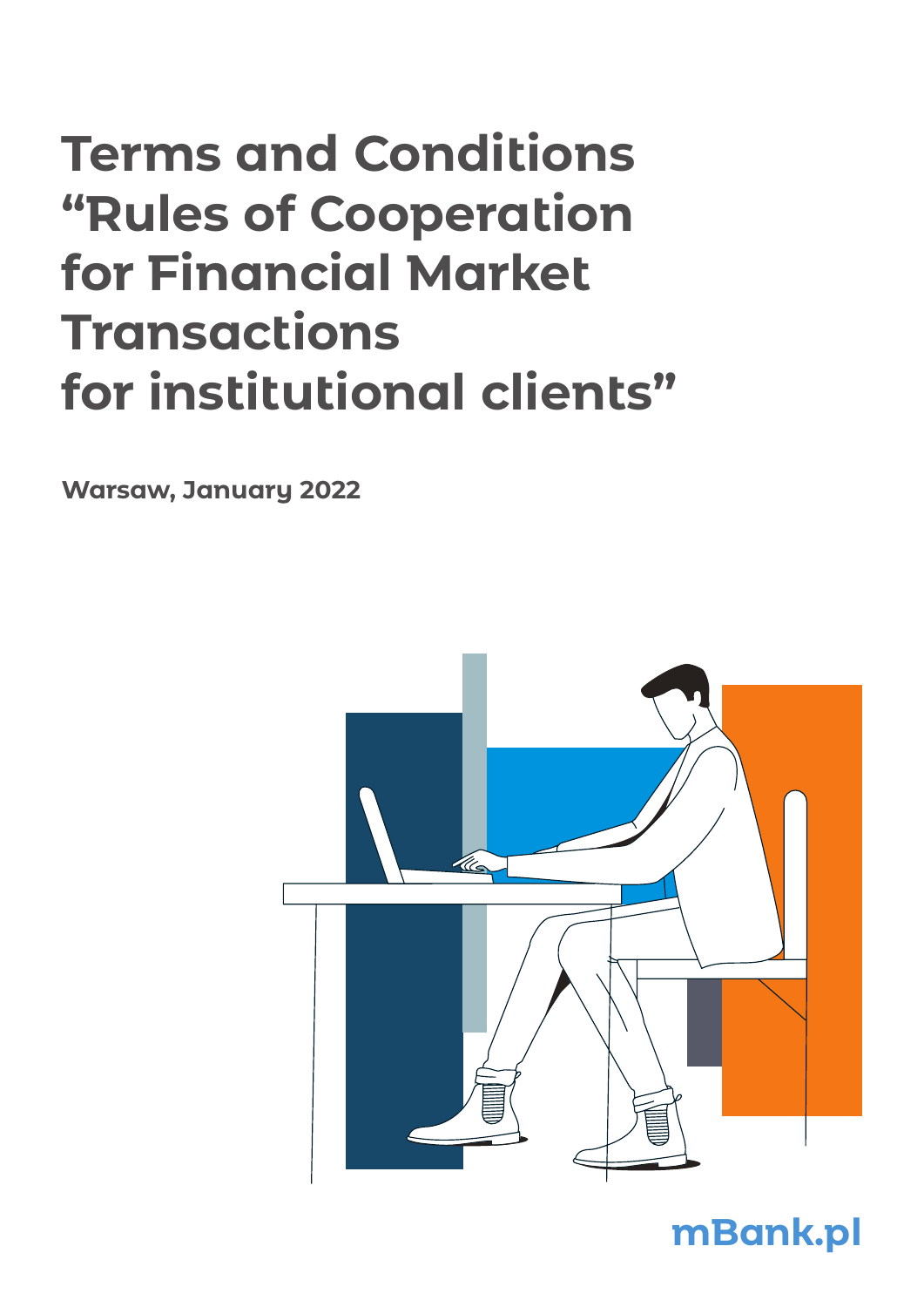### **Table of Contents**

| 1.               |  |
|------------------|--|
| 2.               |  |
| 3.               |  |
| $\overline{4}$ . |  |
| 5.               |  |
| 6.               |  |
| 7.               |  |
| 8.               |  |
| 9.               |  |
| 10.              |  |
| 11.              |  |
| 12.              |  |
| 13.              |  |
| 14.              |  |
| 15.              |  |
| 16.              |  |
| 17.              |  |
| 18.              |  |
| 19.              |  |
| 20.              |  |
| 21.              |  |
| 22.              |  |
| 23.              |  |
| 24.              |  |
| $241$ .          |  |
| 25.              |  |
| 26.              |  |

#### Attachment:

No. 1 to the Terms and Conditions "Rules of Cooperation for Financial Market Transactions for Institutional Clients"

- The Rules of Conduct in the Case of Significant Change, Withdrawal or Discontinuation of a Benchmark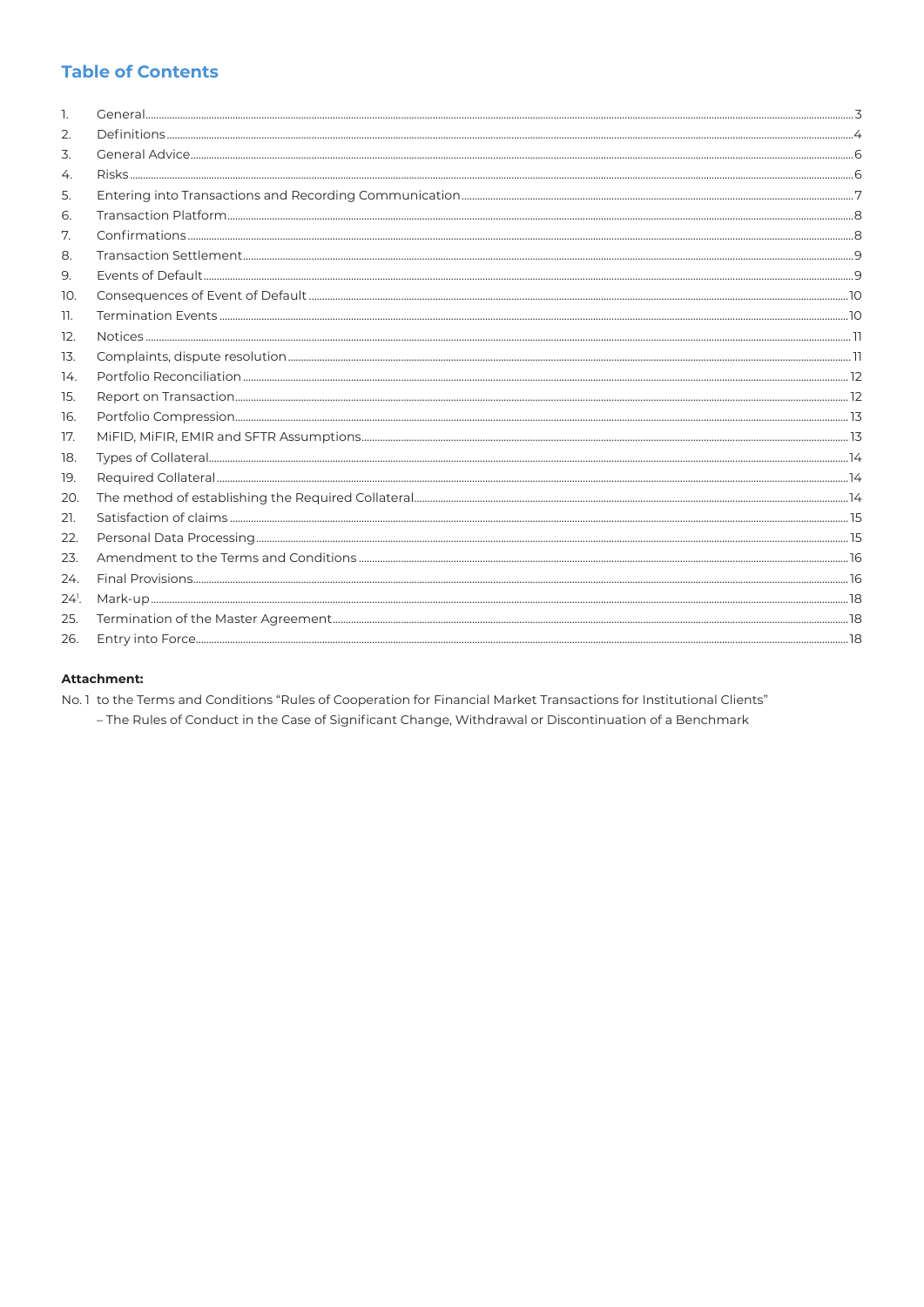#### **§ 1. General**

- 1. These Terms and Conditions "Rules of Cooperation for Financial Market Transactions for Institutional Clients" (hereinafter referred to as the **"Terms and Conditions"**) together with the master agreement for the financial market transactions (hereinafter referred to as the **"Master Agreement"**) and Transaction Descriptions, regulates the rules of cooperation between the Bank and the Customer regarding, inter alia, entering into the Transactions, fulfilling obligations arising from the Transactions, establishing Collaterals in favour of the Parties, the Parties satisfying its claims from the said Collaterals, and settlements between the Parties in case of termination of the Master Agreement or individual Transactions as well as principles of limiting the credit risk of the Parties in connection with the Transactions executed.
- 2. The Terms and Conditions together with Transaction Descriptions supplement provisions of the Master Agreement and, along therewith, create one legal relationship between the Parties. The Terms and Conditions shall apply to the Customers being FC Counterparties and NFC+ Counterparties.
- 3. With respect to the Transactions entered into by the Customers, provisions of the entire Chapter II (except for Article 32a) and Article 34, Articles 35-37, Article 40 Sec. 3-4, Article 45, Article 46 Sec. 2-5, Article 47, Article 48, Article 51, and Articles 144-146 of the Payment Services Act of 19 August 2011 or, whenever acceptable, other laws which modify or amend the said provisions shall not apply.
- 4. For the purposes of Article 54 of the Act referred to in section 3 above, the date when the payment order starts to be processed shall be the Settlement Date.
- 5. These Terms and Conditions have been issued in accordance with Article 109 Sec. 1 Item 4 of the Banking Law.
- 6. The Bank executes Transactions in financial instruments in accordance with Article 70 (2) of the Act on Trading in Financial Instruments of 29 July 2005.
- 7. The Bank publishes the "Principles of Acting in the Best Interests of the Customer in the Financial Markets Area of mBank S.A." (hereinafter referred to as the **"Principles"**) on mBank Group's website (www.mbank.pl/en/help/forms/sme-corporate/financial-market/best-execution/). At the request of the Customer, the Bank may send the Principles in hard copy. The Bank applies the Principles to the extent applicable to the Customer. The best execution requirement referred to in § 27.1 of MiFID applies only to the extent explicitly indicated in the Principles.
- 8. Entering into the Transaction included in the Principles is tantamount to granting consent by the Customer to be bound by the Principles.
- 9. The Customer grants consent to making the Principles available to the Customer via mBank Group's website referred to in § 1.7.
- 10. Entering into the Transaction included in the amended Principles will be deemed as approval of the amended Principles.
- 11. In line with Regulation (EU) No. 1286/2014 of the European Parliament and of the Council of 26 November 2014 on key information documents for packaged retail and insurance-based investment products (PRIIPs), the Bank provides retail Customers within the meaning of MiFID Regulations with key information documents for products listed in the Regulation on mBank Group's website (www.mbank.pl/en/help/forms/sme-corporate/ financial-market/priip/). At the request of the Customer, the Bank may send key information documents in hard copy. The Customer consents to making amendments to key information documents available to him/her on the mBank Group's website mentioned above. By executing a Transaction after the effective date hereof the Customer declares that he/she has read the currently valid information documents.
- 111 . On the website of mBank Group (www.mbank.pl/en/scenariusze), the Bank presents example, illustrative data describing the functioning and potential result of a given financial instrument in various market conditions (hereinafter referred to as "Scenarios"), both in positive and negative conditions. At the request of the Client, the Bank may send the Scenarios in hard copy. The Client is obliged to read the Scenario at least before concluding the first Transaction of a given type.
- 12. Customers entering into Transactions in financial instruments are obliged to provide the Bank with their Legal Entity Identifier (LEI) and ensure LEI validity.
- 13. Financial market transactions are entered into with retail and professional Customers and eligible counterparties within the meaning of the MIFID Regulations and the Act on Trading.
- 14. If the Master Agreement allows for concluding transactions of a given type, the Customer represents that:
	- 1/ when entering into Derivative Transactions:
		- a/ the Customer is ready to incur a possible loss exceeding the funds invested to enter into the Transaction and accepts such a risk and the Customer's financial standing allows incurring such a loss,
		- b/ entering into the Transaction arises from the need to hedge against market risk, including:
			- i/ FX risk by entering into, in particular: Foreign Exchange Forward (FX Forward), Foreign Exchange Option or Currency Interest Rate Swap (CIRS),
			- ii/ Interest rate risk by entering into, in particular: Forward Rate Agreements (FRA), Interest Rate Swap (IRS), Currency Interest Rate Swap (CIRS) or Interest Rate Option
			- iii/ Commodity risk by entering into, in particular: Forward Transaction (FT), Commodity Swap, Commodity Option or Forward transactions of sale of greenhouse gas emission allowances with cash settlement option;
			- and the purpose of the Transaction is to adjust the structure and time horizon of the collateral applied to the Customer's exposure to the market risk, unless the Customer informs the Bank about a different nature of the Transaction in line with the procedure defined in § 17.1,
	- 2/ when entering into Debt Securities Transactions:
		- a/ he/she accepts the risk, and his/her financial standing allows him/her to incur such a loss:
			- $i/$  in the case of investment grade debt securities up to 20% of the funds invested in connection with entering into a transaction (i.e. the Client accepts medium risk),
			- ii/ in the case of non-investment grade debt securities up to 100% of the funds invested in connection with entering into a transaction (i.e. the Client accepts high risk),
		- b/ entering into the Transaction arises from the need of capital investment with the objective of adjusting the investment to the Customer's liquidity structure (including the time horizon during which the Customer can invest free funds),
	- 3/ when entering into an Investment Deposit:
		- a/ the Customer is ready to incur a possible loss of a part of invested capital in the case where the Investment Deposit is subject to early withdrawal, the Handling Fee is higher than the amount of the early interest,
		- b/ entering into the Transaction arises from the need of capital investment with the objective of adjusting the investment to the Customer's liquidity structure (including the time horizon during which the Customer can invest free funds),
	- 4/ when entering into a Dual-Currency Deposit:
		- a/ the Customer is ready to incur a possible loss of up to 100% of the invested funds and accepts such a risk and the Customer's financial standing allows incurring such a loss,
		- b/ entering into the Transaction arises from the need of capital investment with the objective of adjusting the investment to the Customer's liquidity structure (including the time horizon during which the Customer can invest free funds),
	- 5/ if the Customer's financial standing and risk tolerance as well as needs and objectives concerning the particular Transactions referred to in points 1-4 change during the term of the Master Agreement, the Customer is obliged to inform the Bank about this in writing, subject to point 1 letter b) when the Customer is obliged to inform the Bank's employee about this fact while concluding a transaction.
- 15. The Customer represents that commodity transactions concluded result in creating, from the Customer's point of view, objectively measurable positions mitigating the risk directly connected with the Customer's business within the meaning of the MiFID Regulations, unless the Customer informs the Bank about a different nature of the Transaction in line with the procedure defined in § 17.1.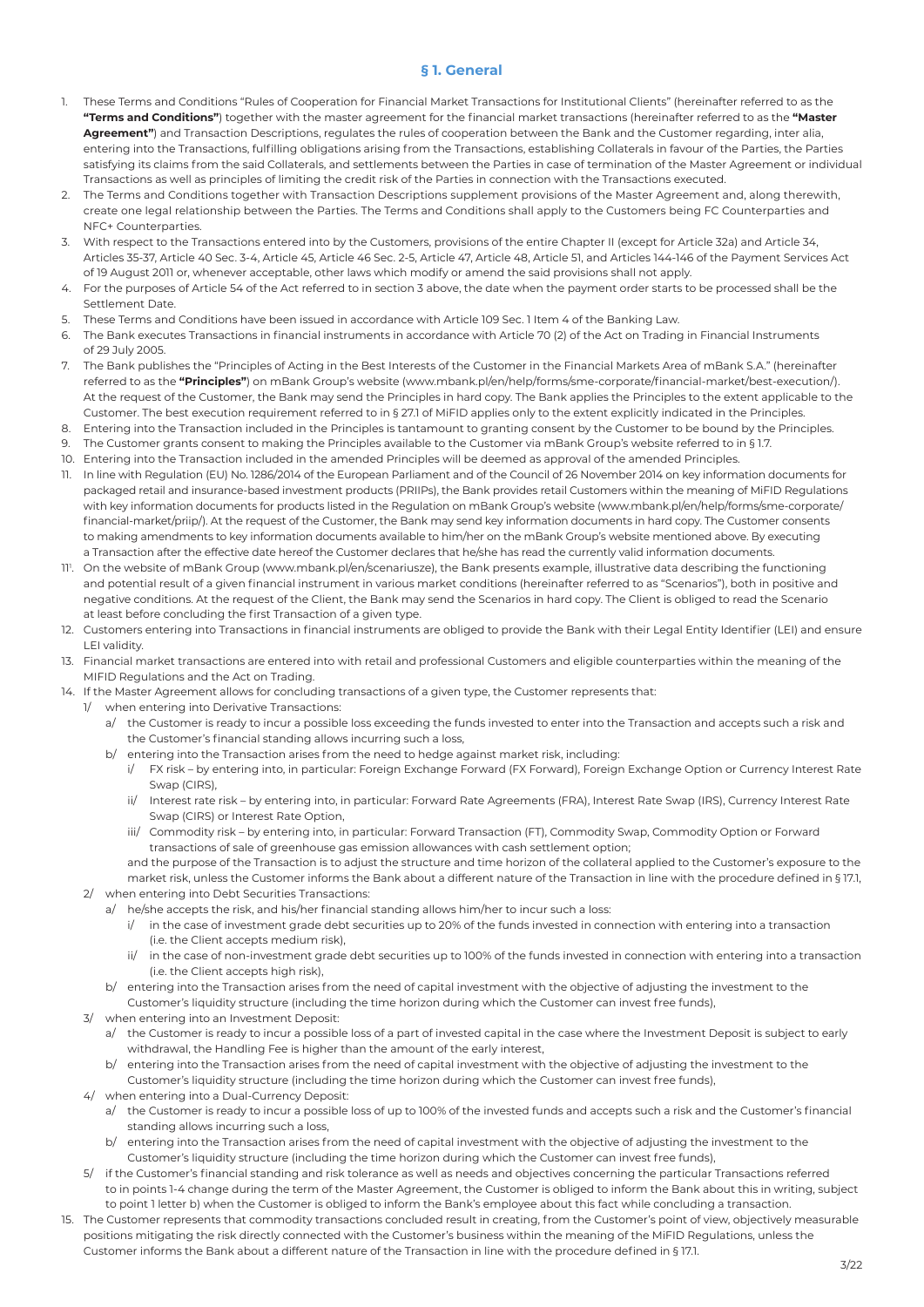- 16. In the case when a given Transaction type is subject to the obligation to trade for the Customer within the meaning of Article 28 of the MiFIR Regulations, the Customer is obliged to inform the Bank about this fact in writing.
- 17. The Customer undertakes to immediately provide the Bank upon its request with any information, documents and data that may be reasonably expected by the Bank in order to fulfill its obligations, in particular reporting or publication obligations, which may be incumbent on it.
- 18. In connection with the conclusion of Transactions based on quotations provided by phone, the Bank does not perform the function of another liquidity provider within the meaning of Commission Delegated Regulation (EU) 2017/575 (UE) supplementing Directive 2014/65/EU of the European Parliament and of the Council on markets in financial instruments with regard to regulatory technical standards concerning the data to be published by execution venues on the quality of execution of transactions, and thus the Bank may refuse to enter into the Transaction.
- 19. The Bank is a systematic internaliser within the meaning of the MiFIR with respect to selected financial instruments.
- 20. If the Customer executes FX Spot Transactions or Term Deposit Transactions in accordance with the Terms and Conditions, the provisions of the Terms and Conditions referring to the Master Agreement apply accordingly to the Integrated Bank Account Agreement. If the provisions of the Terms and Conditions and the Integrated Bank Account Agreement vary, the Integrated Bank Account Agreement shall prevail.

#### **§ 2. Definitions**

| 1. Bank                                               | mBank S.A.                                                                                                                                                                                                                                                                                                                                                                                                                                                                                                                                                                                                                                                                                                                                                                                                                                                                                                                                                                                                                                                                                                                                                       |
|-------------------------------------------------------|------------------------------------------------------------------------------------------------------------------------------------------------------------------------------------------------------------------------------------------------------------------------------------------------------------------------------------------------------------------------------------------------------------------------------------------------------------------------------------------------------------------------------------------------------------------------------------------------------------------------------------------------------------------------------------------------------------------------------------------------------------------------------------------------------------------------------------------------------------------------------------------------------------------------------------------------------------------------------------------------------------------------------------------------------------------------------------------------------------------------------------------------------------------|
| 2. Net Present Value/NPV                              | calculated for a single Transaction, an amount denominated in PLN constituting the Net Present Value<br>of the given Transaction, determined and calculated with due diligence by the Bank; when performing<br>the calculations, the Bank shall take into account the data and information available to the Bank,<br>including the following:<br>1/ valuation models applied by the Bank, current market data (in particular currency rates, reference<br>rates, commodities prices, volatility levels, prices of securities or other indices relevant for the given<br>market) available from the news agency services (e.g. Reuters, Bloomberg), data obtained from<br>other financial institutions or data obtained from the internal sources of the Bank; or<br>2/ the cost that the Bank would have to incur if it had to terminate the Transaction and enter into<br>transactions replacing the Transactions terminated on account of the Early Termination.<br>The Net Present Value is a positive number where the market valuation is unfavourable for the<br>Customer, or a negative number where the market valuation is favourable for the Customer. |
| 3. Net Present Value of<br><b>Transaction Package</b> | a sum of the Net Present Values of the Transactions of which the Transaction Package consists.                                                                                                                                                                                                                                                                                                                                                                                                                                                                                                                                                                                                                                                                                                                                                                                                                                                                                                                                                                                                                                                                   |
| 4. CCP                                                | a legal person acting between counterparties of contracts in trade on at least one financial market,<br>becoming a purchaser for every seller and a seller for every purchaser.                                                                                                                                                                                                                                                                                                                                                                                                                                                                                                                                                                                                                                                                                                                                                                                                                                                                                                                                                                                  |
| 4 <sup>1</sup> . MIFID                                | Directive 2014/65/EU of the European Parliament and of the Council of 15 May 2014 on markets in financial<br>instruments and amending Directive 2002/92/EC and Directive 2011/61/EU (as amended).                                                                                                                                                                                                                                                                                                                                                                                                                                                                                                                                                                                                                                                                                                                                                                                                                                                                                                                                                                |
| 5. Business Day                                       | every day, save for Saturday, Sunday or statutory holiday, on which the Bank conducts business<br>activity on the financial market and performs settlements in currencies, in which the Transaction<br>is denominated; if the Customer is a business entity having it registered seat outside the Republic<br>of Poland to whom the EMIR Legislation apply, then, within the scope of confirmation of the<br>Transactions in Derivatives on the days set in accordance with the principle stipulated in the above<br>sentence, the statutory holidays in the state where the Customer has its registered seat shall also<br>be excluded pursuant to the principle set forth in the sentence above.                                                                                                                                                                                                                                                                                                                                                                                                                                                               |
| 6. Settlement Date                                    | Business Day agreed between the Parties when agreeing on the Transaction Terms on which the<br>Transaction Settlement occurs pursuant to provisions of §8 below.                                                                                                                                                                                                                                                                                                                                                                                                                                                                                                                                                                                                                                                                                                                                                                                                                                                                                                                                                                                                 |
| 7. Early Termination Date                             | a date on which the Bank performs the Early Termination.                                                                                                                                                                                                                                                                                                                                                                                                                                                                                                                                                                                                                                                                                                                                                                                                                                                                                                                                                                                                                                                                                                         |
| 8. Pricing Date                                       | Business Day on which the Bank calculates the Net Present Value of Transaction Package and the value<br>of the Minimum Collaterals. Unless the Parties provide otherwise in the Credit Support Agreement,<br>it is each Business Day.                                                                                                                                                                                                                                                                                                                                                                                                                                                                                                                                                                                                                                                                                                                                                                                                                                                                                                                            |
| 9. Transaction Date                                   | Business Day on which the Parties agree on the Transaction Terms.                                                                                                                                                                                                                                                                                                                                                                                                                                                                                                                                                                                                                                                                                                                                                                                                                                                                                                                                                                                                                                                                                                |
| 10. Exposure                                          | the value calculated by the Bank for:<br>1/ The Bank – equal to the NPV of Transaction Package if the NPV of Transaction Package is a positive<br>number, or equal to zero if the NPV of Transaction Package is a negative number;<br>2/ The Customer – equal to the absolute value of the NPV of Transaction Package if the NPV<br>of Transaction Package is a negative number, or equal to zero if the NPV of Transaction Package<br>is a positive number.                                                                                                                                                                                                                                                                                                                                                                                                                                                                                                                                                                                                                                                                                                     |
| 11. ESMA                                              | the European Securities and Markets Authority.                                                                                                                                                                                                                                                                                                                                                                                                                                                                                                                                                                                                                                                                                                                                                                                                                                                                                                                                                                                                                                                                                                                   |
| 12. NBP Fixing                                        | the average exchange rate announced by the National Bank of Poland.                                                                                                                                                                                                                                                                                                                                                                                                                                                                                                                                                                                                                                                                                                                                                                                                                                                                                                                                                                                                                                                                                              |
| 12 <sup>1</sup> . Derivative                          | derivative instrument within the meaning of the EMIR Regulations.                                                                                                                                                                                                                                                                                                                                                                                                                                                                                                                                                                                                                                                                                                                                                                                                                                                                                                                                                                                                                                                                                                |
| 13. Customer                                          | legal person or other organisational unit without legal personality vested, by virtue of law, with the<br>legal capacity and capacity to perform acts in law being an FC Counterparty or an NFC+ Counterparty.                                                                                                                                                                                                                                                                                                                                                                                                                                                                                                                                                                                                                                                                                                                                                                                                                                                                                                                                                   |
| 14. Civil Code                                        | Act dated 23 April 1964 - Civil Code.                                                                                                                                                                                                                                                                                                                                                                                                                                                                                                                                                                                                                                                                                                                                                                                                                                                                                                                                                                                                                                                                                                                            |
| 15. FC Counterparty                                   | the Customer who is the Financial Counterparty within the meaning of the EMIR Legislation.                                                                                                                                                                                                                                                                                                                                                                                                                                                                                                                                                                                                                                                                                                                                                                                                                                                                                                                                                                                                                                                                       |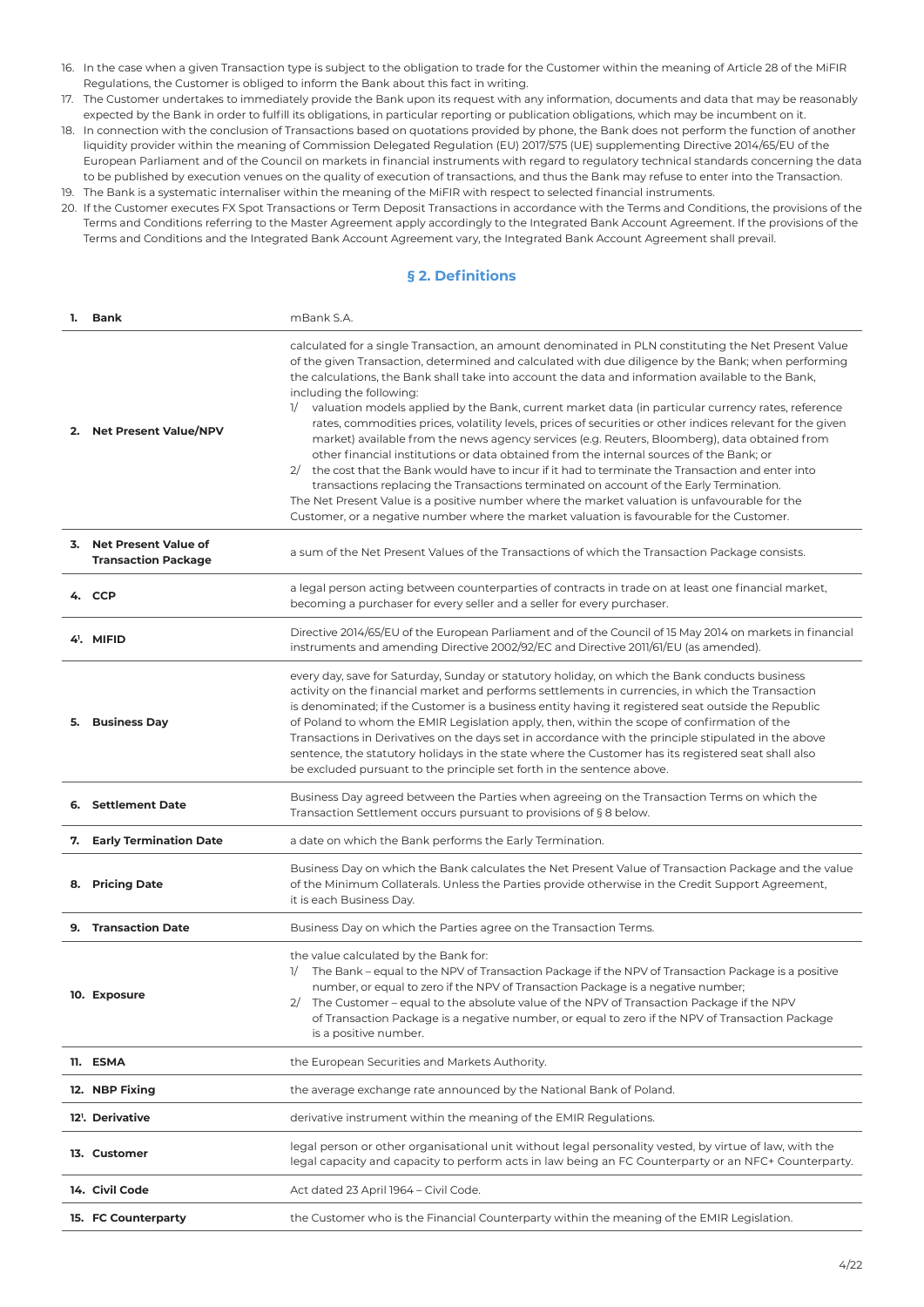| 16. NFC+Counterparty                              | the Customer who is the Non-Financial Counterparty as referred to in Article 10(1)(b) of the EMIR<br>Regulation to whom Article 10(2) of the EMIR Regulation does not apply.                                                                                                                                                                                                                                                                                                                                                                                        |
|---------------------------------------------------|---------------------------------------------------------------------------------------------------------------------------------------------------------------------------------------------------------------------------------------------------------------------------------------------------------------------------------------------------------------------------------------------------------------------------------------------------------------------------------------------------------------------------------------------------------------------|
| 17. Early Termination Amount                      | an amount of the cash obligation calculated by the Bank that is due to the Bank from the Customer<br>or to the Customer from the Bank on account of Early Termination.                                                                                                                                                                                                                                                                                                                                                                                              |
| 18. Amount of the Limit<br>of the Customer / Bank | the amount up to which the Customer or the Bank is discharged from an obligation to establish the<br>Required Collateral if this amount is provided in the Credit Support Agreement.                                                                                                                                                                                                                                                                                                                                                                                |
| 18 <sup>1</sup> . Mark-up                         | the difference between the Transaction price quoted for the Customer and the price of maintaining<br>the position by the Bank.                                                                                                                                                                                                                                                                                                                                                                                                                                      |
| 19. Minimum Transfer Amount                       | the amount determined as such in $\S$ 19, the value of which is PLN 10,000.00 (ten thousand) Polish Zloty,<br>unless the Parties provided otherwise in the Credit Support Agreement.                                                                                                                                                                                                                                                                                                                                                                                |
| 20. Transaction Description                       | description delivered to the Customer by the Bank constituting an appendix to these Terms and<br>Conditions, containing description of specific Transactions selected by the Customer executed under<br>the Master Agreement.                                                                                                                                                                                                                                                                                                                                       |
| 21. Transaction Package                           | collection of non-settled Derivative and/or other Transactions, on the condition that the Transaction<br>Description provides that they form parts of the Transaction Package. The Parties may, in the Master<br>Agreement or the Credit Support Agreement, divide the Transaction Package and apply different rules<br>of Credit Support to such separated Transaction Packages.                                                                                                                                                                                   |
| 22. Transaction Platform                          | electronic distribution channel made available by the Bank through the Internet Customer service<br>system: mBank CompanyNet that allows to agree on the Transaction Terms                                                                                                                                                                                                                                                                                                                                                                                          |
| 23. Confirmation                                  | document or information in an electronic form prepared by the Bank presenting the Transaction Terms<br>agreed by the Parties.                                                                                                                                                                                                                                                                                                                                                                                                                                       |
| 24. Banking Law                                   | [Polish] Act dated 29 August 1997 - Banking Law (as amended).                                                                                                                                                                                                                                                                                                                                                                                                                                                                                                       |
| 25. Bankruptcy Law                                | [Polish] Act dated 28 February 2003 – Bankruptcy and Reconstruction Law (as amended).                                                                                                                                                                                                                                                                                                                                                                                                                                                                               |
| 25 <sup>1</sup> . Restructuring Law               | the Restructuring Law Act of 15 May 2015 (as amended).                                                                                                                                                                                                                                                                                                                                                                                                                                                                                                              |
| 26. Event of Default                              | event referred to in § 9.1 that may trigger Early Termination Procedure.                                                                                                                                                                                                                                                                                                                                                                                                                                                                                            |
| 27. Termination Event                             | event referred to in § 11.1.                                                                                                                                                                                                                                                                                                                                                                                                                                                                                                                                        |
| 28. Customer's Settlement<br><b>Account</b>       | an account for settlement of claims under the Master Agreement, Transactions or Collaterals:<br>the Customer's (current or shadow) bank account maintained with the Bank, specified by the<br>1/<br>Customer in the Information Sheet or other written statement of the Customer approved by the<br>Bank or stipulated in the course of agreeing on the Transaction Terms;<br>2/ the Customer's bank account maintained by other bank specified by the Customer in the<br>Information Sheet or in any other written statement of the Customer accepted by the Bank. |
| 29. Bank's Settlement Account                     | the Bank's Settlement Account specified by the Bank for settlement of claims under the Master<br>Agreement, Transactions or Collaterals.                                                                                                                                                                                                                                                                                                                                                                                                                            |
| <b>30. EMIR Legislation</b>                       | the EMIR Regulation along with the secondary legislation thereto, including the delegated regulations.                                                                                                                                                                                                                                                                                                                                                                                                                                                              |
| 30 <sup>1</sup> . MIFID Regulations               | MiFID together with delegated and implementing acts.                                                                                                                                                                                                                                                                                                                                                                                                                                                                                                                |
| 30 <sup>2</sup> . MIFIR Regulations               | Regulation (EU) No 600/2014 of the European Parliament and of the Council of 15 May 2014 on markets in<br>financial instruments and amending Regulation (EU) No 648/2012 (as amended) with implementing acts.                                                                                                                                                                                                                                                                                                                                                       |
| 30 <sup>3</sup> . SFTR Legislation                | Regulation (EU) No 2015/2365 of the European Parliament and of the Council of 25 November 2015<br>on transparency of securities financing transactions and of reuse and amending Regulation (EU)<br>No 648/2012, together with delegated and implementing acts.                                                                                                                                                                                                                                                                                                     |
| 31. Trade Repository                              | entity authorised under EMIR or SFTR Legislation to collect and maintain the records of Transactions.                                                                                                                                                                                                                                                                                                                                                                                                                                                               |
| 32. EMIR Regulation                               | Regulation (EU) No 648/2012 of the European Parliament and of the Council of 4 July 2012 on OTC<br>derivatives, central counterparties and trade repositories.                                                                                                                                                                                                                                                                                                                                                                                                      |
| 33. Transaction Settlement                        | performance of the Parties' obligations resulting from the Transaction within deadlines agreed by the<br>Parties or, if the performance is delayed, within later deadlines pursuant to the provisions of §8.                                                                                                                                                                                                                                                                                                                                                        |
| 34. Force Majeure                                 | an extraordinary factual or legal event that could not have been foreseen, avoided or prevented by the<br>Parties in the normal course, as a result of which performance of settlement or other activities related<br>to the Transactions, the Master Agreement or the Credit Support Agreement becomes impossible.                                                                                                                                                                                                                                                 |
| 35. Party                                         | the Customer or the Bank.                                                                                                                                                                                                                                                                                                                                                                                                                                                                                                                                           |
|                                                   |                                                                                                                                                                                                                                                                                                                                                                                                                                                                                                                                                                     |
| 36. Foreign Exchange Rates Table                  | Table of FX rates of mBank S.A., applicable at the moment of currency conversion.                                                                                                                                                                                                                                                                                                                                                                                                                                                                                   |
| <b>37. Transaction</b>                            | transaction entered into by the Customer with the Bank under the Master Agreement.                                                                                                                                                                                                                                                                                                                                                                                                                                                                                  |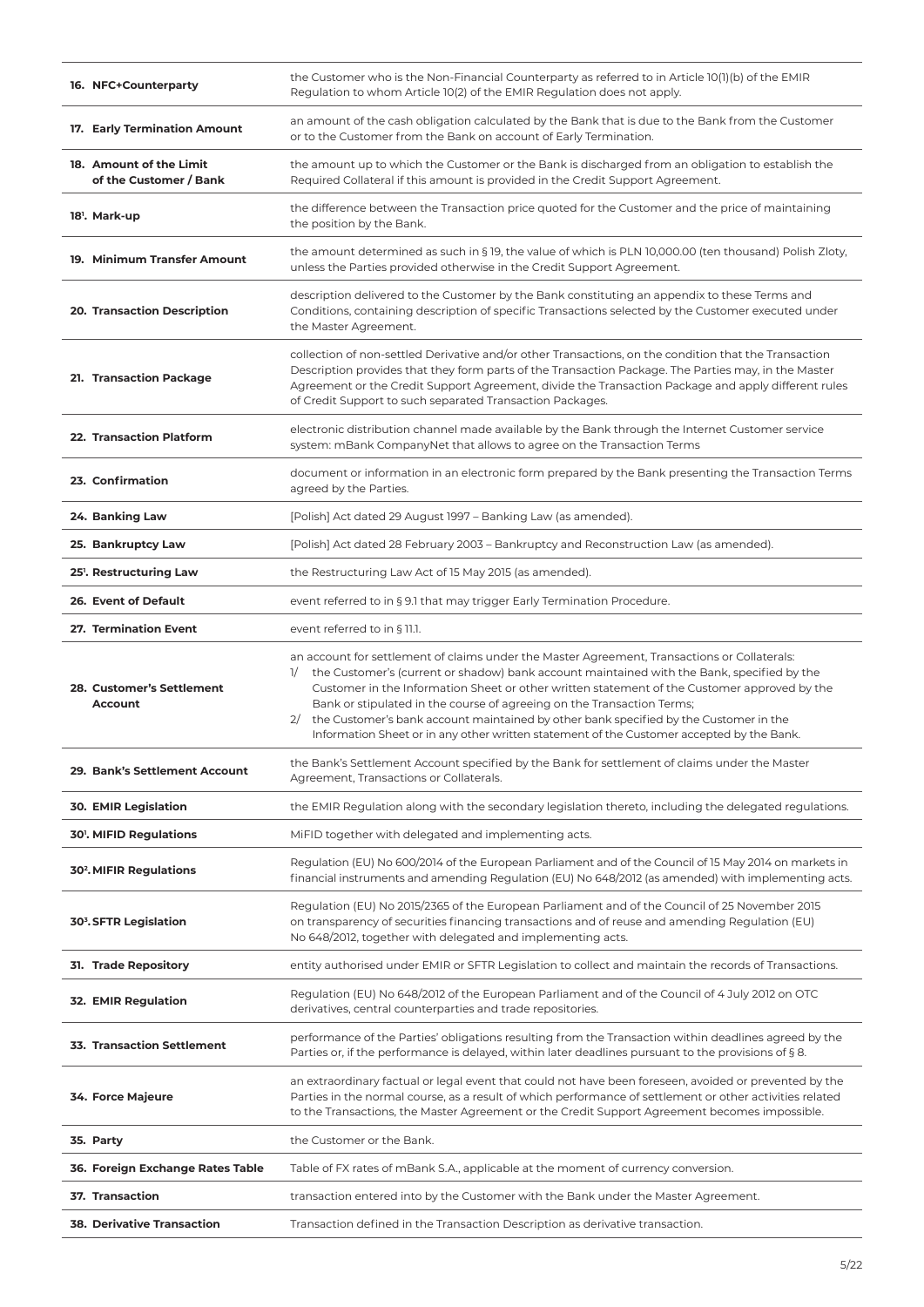| 38 <sup>1</sup> , SFT             | securities financing transaction within the meaning of the SFTR Legislation.                                                                                                                                                                                                                                                                                                                                                                                                                                                      |
|-----------------------------------|-----------------------------------------------------------------------------------------------------------------------------------------------------------------------------------------------------------------------------------------------------------------------------------------------------------------------------------------------------------------------------------------------------------------------------------------------------------------------------------------------------------------------------------|
| <b>39. Transaction Terms</b>      | the essential terms (essentialia negotii) of the given Transaction, as specified in the Transaction<br>Descriptions and, provided that such terms are agreed, any other additional Transaction terms,<br>as agreed between the Parties.                                                                                                                                                                                                                                                                                           |
| <b>40. Early Termination</b>      | performance by the Bank, as a result of occurrence of Event of Default or Termination Event,<br>of immediate settlement of all or certain Transactions, save for Term Deposit Transactions, pursuant<br>to these Terms and Conditions. (19) Minimum Transfer Amount - the amount determined as such<br>in § 19, the value of which is PLN 10,000.00 (ten thousand) Polish Zloty, unless the Parties provided<br>otherwise in the Credit Support Agreement.                                                                        |
| 41. Credit Support Agreement      | agreement regulating the conditions and rules of establishing of the Collateral by the Parties.                                                                                                                                                                                                                                                                                                                                                                                                                                   |
| 41 <sup>1</sup> . Act on Trading  | Act on Trading in Financial Instruments of 29 July 2005, as amended.                                                                                                                                                                                                                                                                                                                                                                                                                                                              |
| 41 <sup>2</sup> . Act on Funds    | Act on Investment Funds and Management of Alternative Investment Funds of 27 May 2004,<br>as amended.                                                                                                                                                                                                                                                                                                                                                                                                                             |
| <b>42. Additional Collateral</b>  | Collateral established by the Party (other than the Required Collateral or Minimum Collateral), specified<br>as the Additional Collateral in the Credit Support Agreement.                                                                                                                                                                                                                                                                                                                                                        |
| 43. Minimum Collateral            | Collateral determined by the Bank on the basis of comprehensive assessment of risk resulting from the<br>given Transaction, taking into account in particular its type, currency, Transaction amounts, nominal<br>values, the term for which it has been executed, price volatility level or underlying instrument volatility<br>level. In the course of agreeing on the Transaction Terms, upon express request of the Customer, the<br>Bank shall specify the value of the Minimum Collateral concerning any given Transaction. |
| 44. Established Collateral        | the value of Collateral (other than the Additional Collateral) which has been established in favour<br>of the Party.                                                                                                                                                                                                                                                                                                                                                                                                              |
| 45. Required Collateral           | the value of the Collateral determined in § 19, securing the Party's Exposure, which should<br>be established in favour of that Party by the other Party.                                                                                                                                                                                                                                                                                                                                                                         |
| 46. Collateral                    | as stipulated in the Master Agreement, Credit Support Agreement or any other agreement, a Collateral<br>to secure the Bank's claims resulting from the Transactions or Master Agreement executed that should<br>be established in favour of the Party. A Collateral may be a Required Collateral, Minimum Collateral<br>or Additional Collateral.                                                                                                                                                                                 |
| 47. Tax Event                     | such change in the provisions of the tax law or the official interpretation thereof as a result of which<br>if a Party intends to duly perform its financial obligations under the Master Agreement or any<br>Transaction, the Party needs to incur excessive costs or glaring loss.                                                                                                                                                                                                                                              |
| <b>48. Report on Transaction</b>  | report on execution, modification, termination, adjustment of or any other activity concerning<br>a Transaction in Derivatives or an SFT, made in accordance with the principles and within the deadlines<br>specified in the EMIR or SFTR Legislation.                                                                                                                                                                                                                                                                           |
| <b>49. Additional Obligations</b> | obligations imposed on the Party, as determined in the Credit Support Agreement as the Additional<br>Obligations, the non-performance of which vests the Party with the right to request the other Party<br>to establish the Additional Collateral or constituting the Termination Event.                                                                                                                                                                                                                                         |

#### **§ 3. General Advice**

- 1. As a part of entering into Transactions with the Customers, the Bank may provide investment advice of general nature ("general advice"), concerning investing in financial instruments in accordance with the following principles:
	- 1/ general advice shall not be provided with regard to the needs and situation of the Customer nor shall it constitute a recommendation to undertake specific steps in connection with a given financial instrument,
	- 2/ general advice may be provided by phone, verbally, or in writing,
	- 3/ general advice may only be provided by the authorised employees of the Bank,
	- 4/ general advice shall consist in providing information about financial instruments and may, in particular, apply to results (including historical results) of investing in financial instruments, comparison of financial instruments, comparison of services provided by the Bank, information on the characteristics of financial instruments, including the benefits of using them, the associated risks, the terms and conditions, and the situation in which they can be used, providing the Customers with information about the market situation, market reports and analyses or other type of information prepared by the Bank or other entities,
	- 5/ provision of general advice shall not account for the preparation of investment or financial analyses or other recommendation of a general character concerning the Transactions on financial instruments,
	- 6/ provision of general advice shall not account for the provision of investment advice service,
	- 7/ the Bank shall not provide investment advice services unless, in order to provide such service, the Bank enters with the Customer into a written agreement on providing investment advice services.
- 2. The Bank shall not be liable for any actions or investment decisions, or for any investment results, including in particular under the Transactions entered into with the Bank, generated by the Customer in connection with providing general advice, or for results of such actions and decisions.

#### **§ 4. Risks**

1. The Bank, acting in accordance with its knowledge of the market and experience, shall present the Customer with a general description of the risks attributable to the transactions on financial instruments. When entering into a Transaction, the Customer should in particular take into account the following: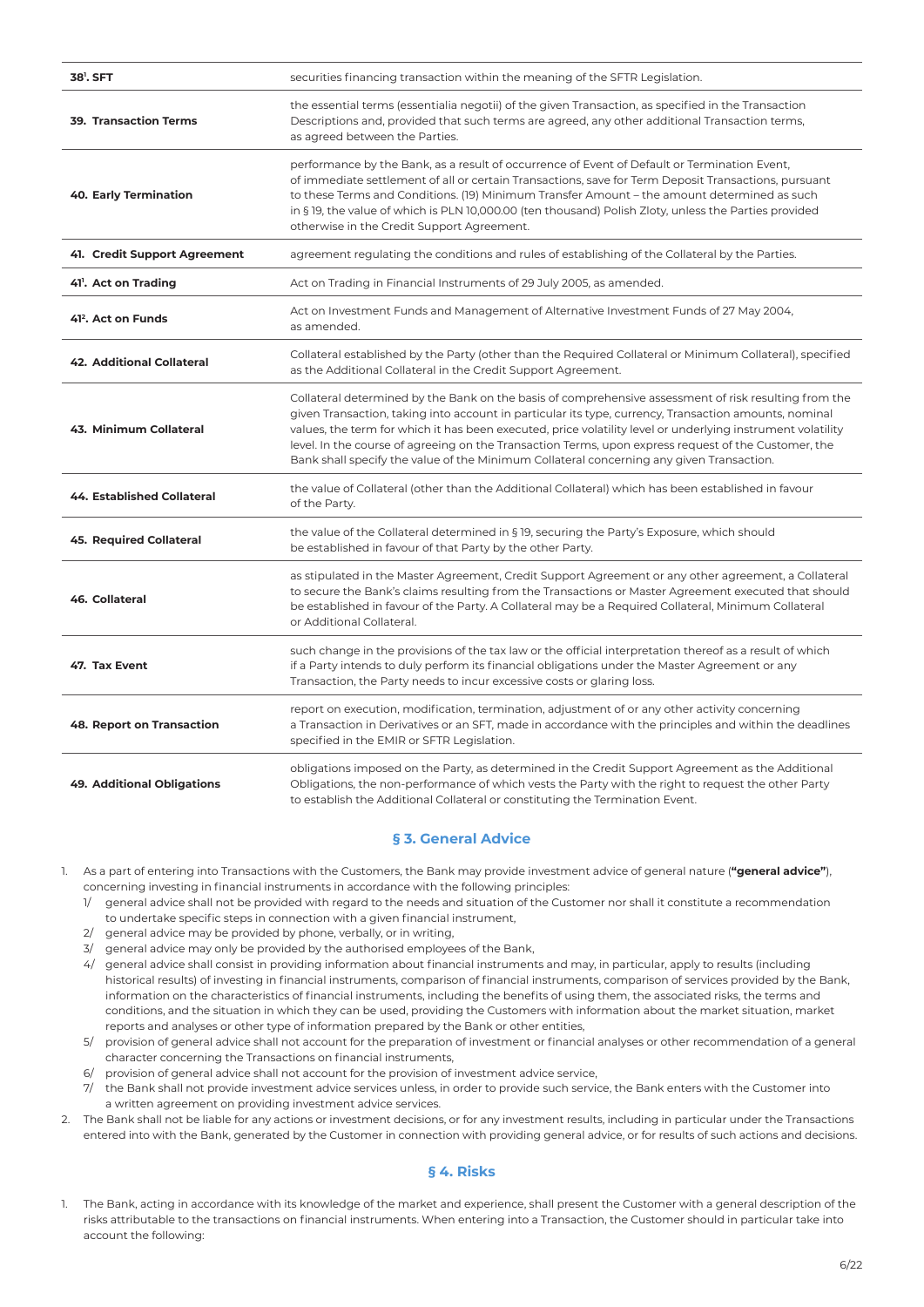- risks indicated in the Transaction Description, including the market risks,
- 2/ legal risk attributable to the possibility of changes to legal regulations or, potentially, to non-observance thereof; a change in the legislation or an illegal/unlawful activity may result in sudden and significant deterioration in the business parameters, and, therefore, may adversely affect the valuation or settlement of the Transaction,
- 3/ financial leverage effect; the Derivative Transactions or forward transactions entail the so-called financial leverage effect, which means that a Transaction may yield a very large profit (including premium payment) or bring a very large loss in comparison with funds committed by the Customer in order to enter into the Transaction (in particular payment of premium or establishment of Collateral) accounting only for a portion, quite often insignificant, of the nominal value of the Transaction; therefore, a change in the market risk factors may result in a proportionally greater change in the current pricing of the Transaction (Net Present Value) or the amount of settlement of the Transaction in comparison with the funds committed by the Customer,
- 4/ potentially high volatility of prices and valuations of the Transaction, understood as the volume of the price or the Transaction valuation fluctuations in specific time frames; considering that the Transaction is an instrument of the over-the-counter market (so-called "OTC Market"), Transaction valuation and price may be subject to high, quite frequently salutatory, changes, even in short time intervals, and the dynamics of these changes may take various levels; high volatility may in particular be the result of a limited volatility of the OTC market,
- 5/ requirements related to establishing the Collaterals; in accordance with these Terms and Conditions, the Customer shall be obligated to establish a Collateral for the Transaction settlement; as a result of adverse market changes that have effect on deterioration in the valuation of the Transaction, the Customer may need to supplement the Collateral up to the value of the Required Collateral; the Customer should also be aware that in the event of the Transaction termination, entering into a repurchase Transaction or settlement of the Transaction, a potential loss may exceed the amount of the established Collateral; the Collateral established by the Customer pursuant to these Terms and Conditions shall not be treated as an advance payment, earnest money or any other performance on the account of the fulfilment of future obligations of the Customer towards the Bank in connection with the executed Transaction; such Collateral may be set off against those obligations pursuant to these Terms and Conditions or the Credit Support Agreement,
- The risk of contracting a financial obligation as a result of entering into a Transaction; when entering into a Transaction, the Customer contracts an obligation that may consist in the payment of the settlement amount, premium or payment for the currency delivered, securities or in the delivery of currency or securities and/or greenhouse gas emission allowances; obligation consisting in the payment of the settlement amount is an obligation with an amount thereof not specified in advance that may result for the Customer with a debt on the Settlement Date; obligation to deliver sold currency may become converted into financial obligation in accordance with the provisions of these Terms and Conditions or the Transaction Description in the event of the Early Termination or failure to perform the obligations by the Customer; the remaining claims of the Bank against the Customer that may arise in connection with entering into the Transaction are set out in these Terms and Conditions or Transaction Description.
- 7/ the fact that Debt Securities, including Debt Securities being the subject of the Sell-Buy-Back Transactions and financial (monetary) means being the subject of collateral under which the ownership title is transferred by the Customer to the secured entity (the Bank) may be used by the Party to which the ownership title has been transferred. As a result:
	- a/ it is not possible to deliver a Debt Security on the Settlement Date, which has the following consequences:
		- i. the Parties will have to modify the Transaction Terms by changing the originally set Transaction Settlement Date or
		- ii. a Debt Security being the subject of the Transaction will be replaced by another Debt Security with the same features, or
		- iii. the Party which did not deliver the Debt Security will be obliged to pay the amount being the equivalent of the purchase price of the same Debt Security on the initially set Settlement Date;
	- b/ in the case when bankruptcy or restructuring proceedings are instigated towards the Bank, the procedure and rules of refunding of the collateral provided will be subject to relevant provisions of the Bankruptcy or Restructuring Law,
	- c/ in the case when the collateral is seized by the authority which has initiated enforcement proceedings towards the Bank, the Customer may demand the return of the collateral from the Bank, however, this case may lead to a situation presented in letter a).
	- The measures referred to in letter a) may cause a loss in the case when one of the Parties undertakes an obligation towards a third party, the subject of which will be the Debt Security not delivered on time.

 Entering into the Transaction after the effective date of this provision will be treated as the Customer's consent to using the collateral transferred to the Bank.

- 2. The Customer should carry out assessment of the risk, financial, legal, accounting and tax consequences as well as suitability of the financial market Transactions for his business activity; the assessment should be performed by the Customer on his own or by way of obtaining professional advice from independent entities that have relevant knowledge and experience in this respect.
- 3. The Bank shall not guarantee that the Customer achieves any specific economic result in connection with execution of the Transaction. Entering into a Transaction may generate either profit or loss.
- 4. The Customer shall enter into the Transactions on his own risk and responsibility; the Bank shall not be liable to the Customer for any loss that the Customer may suffer as a result of entering into a Transaction with the Bank, including in particular a loss resulting from noncomprehension or incorrect understanding by the Customer of the character or structure of the Transaction.
- The Bank shall be liable for damage incurred by the Customer in connection with the Bank's failure to perform or properly perform the Master Agreement or the Transaction, up to an amount of the damage actually suffered by the Customer (the Bank shall be liable for the Customer's loss but not for the lost profits).

#### **§ 5. Entering into Transactions and Recording Communication**

- Transaction shall be executed upon making concordant declarations of intent by the Parties with regard to the Transaction Terms.
- 2. Transaction may be executed by telephone or e-mail (provided that the Bank has given its consent to such a form), in particular through the Transaction Platform. Should the Bank wish to introduce in these Terms and Conditions an additional form of agreeing on the Transaction terms, the Bank needs only to inform the Customer thereof for such additional form to be effective.
- 3. The Bank may agree to executing the Transactions by way of offer and acceptance, which shall consist in submitting by one of the Parties an offer for entering into a Transaction on specific Transaction Terms. The Party submitting the offer shall specify the type of the offer and its validity date, including in particular the date and exact time of expiry of the offer. Upon submission of the offer, the Parties may reserve that the other Party's acceptance of the offer shall depend on occurrence of a specific event, in particular occurrence of a specific asset price, currency exchange rate or interest rate on the market. Provisions of Article 66<sup>1</sup> § 1 to Article 66<sup>1</sup> § 3 and Article 68<sup>2</sup> of the Civil Code shall not apply.
- 4. The Customer may withdraw its offer, provided that the Bank confirms that the offer has been withdrawn. If the Bank accepts an offer just before its expiry date, information that the offer has been accepted may be made available and sent to the Customer after the expiry of the offer's deadline.
- 5. When entering into Transactions, the Parties may agree on the Transaction Terms other than those specified in the Transaction Descriptions, provided that this is expressly specified in the course of agreeing on such Transaction Terms.
- 6. The Parties may specify the Transaction Terms with regard to the mandatory conditions specified in the given Transaction Description using wording different than that provided in such Transaction Description, including in particular wording used in the trading practice, provided that the respective Transaction Terms defined in such Transaction Description may be attributed to such differently phrased definitions.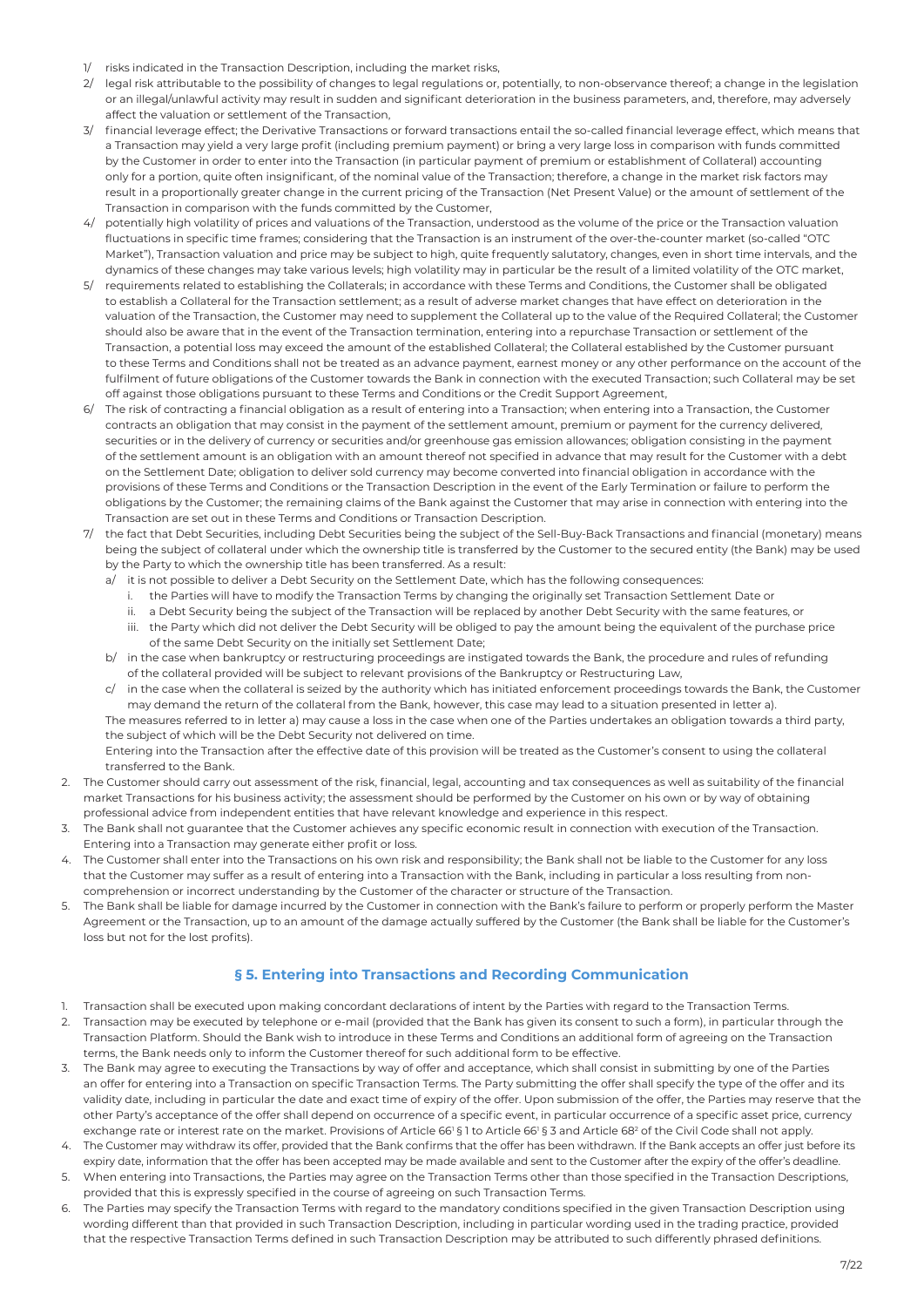- 7. The persons authorised to enter into the Transactions on behalf of the Customer shall be individuals named by the Customer in the power of attorney contained in the Information Sheet or in a different power of attorney, provided that such power of attorney has been previously delivered to and approved by the Bank.
- 8. The parties identify the persons authorised to agree on the Transaction Terms with regard to:
	- 1/ the Customer, if the Transaction Terms are being agreed:
		- a/ over the phone specifying the Customer's name and its full name, by the attorney in fact agreeing the Transaction Terms; b/ through the Transaction Platform – by positive identification and authentication of the person authorised by the Customer, which
			- is carried out in the mBank CompanyNet system;
		- c/ by e-mail by contacting the Customer at the e-mail address specified by the Customer or his attorney in fact before the Transaction Terms have been agreed;
		- d/ via electronic platforms used in the interbank market, including technical solutions offered by Thomson Reuters or Bloomberg when an identifier which explicitly indicates the Customer and its attorney in fact as the Party making a declaration of will appears on the Bank's computer screen; at the Bank's request, the Customer is obliged to provide the Bank with an additional document containing a list of identifiers referred to in the previous sentence, assigned to particular persons entitled to enter into Transactions;
	- 2/ the Bank, if the Transaction Terms are being agreed:
		- a/ over the phone by specifying the full name of the authorised employee of the Bank;
		- b/ by email by sending an email containing the first name and surname of the authorised employee of the Bank or by sending an email from commodity@mbank.pl;
		- c/ via electronic platforms used in the interbank market, including technical solutions offered by Thomson Reuters or Bloomberg when an identifier which explicitly indicates the Bank as a Party making a declaration of will appears on the Customer's computer screen.
- 9. If a Transaction is executed by telephone, the Parties may additionally identify each other by using a password and an answerback. If such identification is not possible, the Parties may refuse to enter into the Transaction.
- 10. In line with the MiFID and MiFIR, the Bank records phone conversations and electronic communication, in particular the conversations or communication during which the Transaction Terms are agreed on. The Parties give their consent to recording communication. The recorded phone or electronic communication may be used as evidence in the case of any differences between the Parties as regards the conclusion and execution of the Master Agreement or Transactions, and in the case of arbitration or judicial proceedings.
- 11. The Customer shall be responsible for a Transaction entered into by an individual claiming to be authorised to enter into Transactions on behalf of the Customer if such individual has used the password and answerback or identifier and token or used the e-mail address specified by the Customer or his attorney in fact. The Customer undertakes to secure any and all equipment and information necessary for identification against third party access. Transactions executed in violation of the security principles shall be binding upon the Customer.
- 12. If the Customer opts out from identification with a password or answerback, provisions of § 5.11 shall apply accordingly.
- 13. If, in accordance with Article 5 (2) of the EMIR Regulation, the Transaction is deemed subject to the obligation of clearing by a CCP, and the Customer does not calculate its positions or such a calculation revealed that any of the clearing thresholds referred to in Article 10 (4) (b) of the EMIR Regulation has been exceeded, the Customer informs the Bank thereof forthwith, and the Parties are obliged to agree on a CCP to which the Transaction Settlement will be submitted. The provisions of Article 17 (5) apply accordingly.
- 14. The recorded phone or electronic communication which results or may result in entering into the Transaction is available at the Customer's request during the period of five years from the Transaction Date or longer if it is required by applicable law to make the communication available.
- 15. The Bank shall exercise due care to make the recorded communication available immediately, however, not later than within ten Business Days from the date when the Customer made the request. Given the complexity of the Customer's request and a possible necessity to obtain archive recordings, the Bank reserves the right to prolong this period, about which it shall immediately notify the Customer, indicating a new period of time to make the recorded communication available. The Bank has the right to collect a fee on account of making the recorded communication available in line with the "Tariff of banking fees and commissions of mBank for SME and Corporates".

#### **§ 6. Transaction Platform**

- 1. The Transaction Platform is made available only to those Customers who are a party to the Integrated Bank Account Agreement or Agreement on Using the Internet Customer Service System mBank CompanyNet of mBank S.A., who meet the technical requirements specified in the "Regulations on Opening, Holding and Closing an Integrated Bank Account at mBank S.A. – Part 2 mBank S.A. Internet Customer Service System mBank CompanyNet" or the Regulations "mBank S.A. Internet Customer Service System mBank CompanyNet".
- 2. Transaction Terms within the scope specified in the Information Sheet may be agreed through the Transaction Platform, provided that such transaction type has been made available in the Transaction Platform.
- 3. The Customer must not provide illegal or unlawful content through the Transaction Platform.
- 4. Specific principles for agreeing on the Transaction Terms and any additional services provided through the Transaction Platform are specified on the Transaction Platform web sites in the "HELP" section.

#### **§ 7. Confirmations**

- 1. After executing a Transaction, the Bank shall immediately, however no later than until the end of the Transaction Date, confirm the agreed Transaction Terms by delivering the Confirmation to the Customer. As regards Transactions executed after 4 PM, the Bank may deliver the Confirmation to the Customer on the next Business Day following the Transaction Date.
- 2. Confirmations may be delivered: in writing, by fax, in electronic form (in particular by e-mail or by making the Transaction Terms available to the Customer on the Transaction Platform) or in any other form agreed between the Parties. In the case of Term Deposit Transactions and FX Spot Transactions, Transaction Confirmation may consist of a statement of the current or shadow account made available to the Customer pursuant to the bank account agreement.
- 3. A Transaction shall be validly entered into regardless of whether the Transaction Confirmation has been provided. The content of the Transaction Confirmation may not amend the Agreed Transaction Terms. The Transaction Confirmation shall not require signatures of the Parties or seal of the Bank.
- 4. The Customer shall verify the content of the received Transaction Confirmation.
- 5. Unless the Master Agreement, the Terms and Conditions or the Transaction Description provide otherwise, a Transaction may be deemed to be confirmed if the Customer raises no objection to the content of the Transaction Confirmation (in particular, confirms adjustments or amendments, if any, to the agreed Transaction Terms) until the end of the first (1st) Business Day from the Date of Conclusion Transactions, and for Transactions concluded after 4 PM by the end of the first (1st) Business Day from the date of receipt of the Confirmation.
- In case of any discrepancies between the agreed Transaction Terms and the content of the Confirmation, the record of the agreed Transaction Terms shall prevail.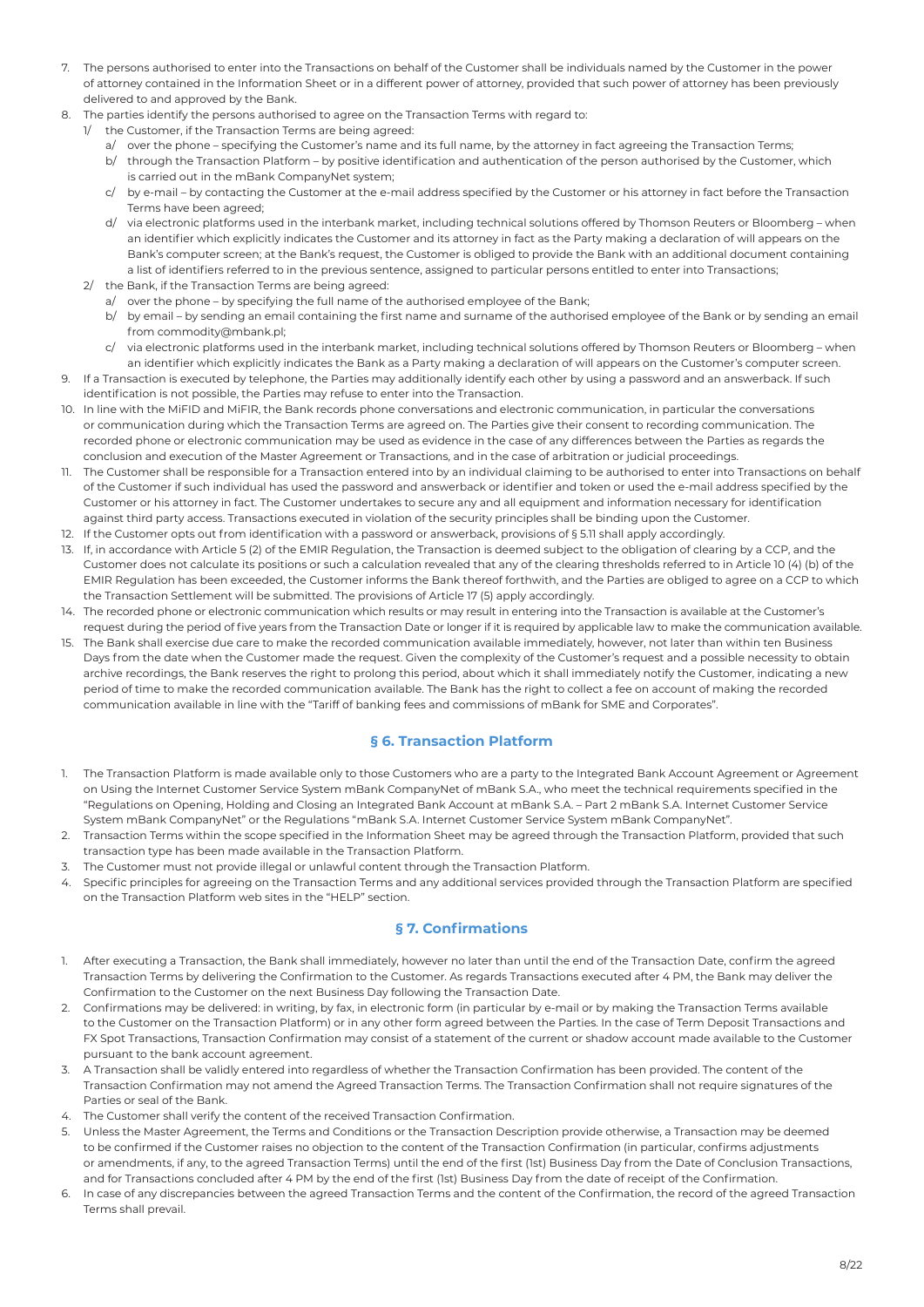#### **§ 8. Transaction Settlement**

- 1. Subject to other provisions of these Terms and Conditions, the Master Agreement and the Transaction Descriptions, in order to settle the Transactions, the Parties shall make payments under the Transaction(s) in accordance with the agreed Transaction Terms.
- 2. When calculating the amounts of liabilities and receivables arising from the Transaction Settlement, the Bank rounds the amounts off in accordance with the standard applicable at the interbank market for the given transaction type.
- 3. Transactions shall be settled through the Settlement Accounts of the Customer and the Bank. As a standard, in the case of the Customer, they shall be the accounts maintained with the Bank. Unless the Master Agreement or the relevant appendix thereto so provides, the settlements may be made through the Customer's Settlement Accounts maintained with different bank.
- 4. If the Customer has more than one Settlement Account maintained with the Bank, the Customer shall be obligated to specify, at the time of entering into the Transaction at the latest, which of the Settlement Accounts maintained with the Bank shall serve the purpose of the Transaction Settlement. If, in the course of agreeing on the Transaction Terms, the Customer fails to specify any of the Customer's Settlement Accounts, the Transaction Settlement shall be made to the first of the Settlement Accounts specified in the Information Sheet that is maintained in the same currency as the currency of the Transaction Settlement.
- 5. In the case where the Customer wishes to perform the Transaction Settlement through the Settlement Account maintained with another bank, the Customer shall each time, no later than three (3) Business Days prior to the Transaction Settlement date, indicate to the Bank such Settlement Account as the account designated for the Transaction Settlement purposes.
- 6. The Customer may replace the Settlement Account maintained with the Bank and indicated in the Information Sheet with a different Settlement Account maintained with the Bank no later than two (2) Business Days before the Transaction Settlement. If the replacement referred to in the foregoing sentence occurs at a later time, the Customer shall not be entitled to any incidental benefits for the Bank's delay in payment under Transaction Settlement in favour of the Customer.
- 7. The Customer shall be obligated to provide funds on the Customer's Settlement Account maintained with the Bank in an amount due to the Bank as at the liability maturity date, or, on the bank account indicated to the Customer by the Bank, in the instance referred to in the third sentence of § 8.3 above.
- If the Transaction is settled through the Customer's Settlement Accounts maintained with the Bank, then, on the Settlement Date, the Bank shall credit or debit, respectively, the Settlement Account of the Customer maintained with the Bank with the full amount of the Customer's liability towards the Bank under Transaction Settlement regardless of the amount of the balance available on the Settlement Account of the Customer maintained with the Bank.
- 9. If on the Transaction Settlement Date there are no funds on the Customer's Settlement Account through which the Transaction Settlement is performed in an amount requested to perform the Transaction Settlement by the Bank, the Bank shall have the right to charge any (current or shadow) account of the Customer maintained with the Bank with an amount required to perform the Transaction Settlement; the Bank shall first charge the account maintained in the same currency as the Transaction Settlement currency.
- 10. If an account maintained in a different currency is credited or debited, the Bank shall convert the funds accumulated on such account at the rate quoted in the Foreign Exchange Rates Table applicable as at the moment of debiting.
- 11. If the Transaction Settlement is performed through the Settlement Accounts of the Customer maintained with another bank, then: 1/ on the Settlement Date, the Customer shall transfer an amount required to perform the Transaction Settlement to the Bank's Settlement
	- Account; the moment when the funds are recorded on the Bank's Settlement Account shall be deemed to be the moment of payment, 2/ on the Settlement Date, the Bank shall transfer an amount required to perform the Transaction Settlement to the Customer's Settlement Account maintained outside the Bank,

 with the provision that in a Transaction Settlement providing for mutual payment of liabilities on the same Settlement Date, the Bank shall have the right to refrain itself from its payment as referred to in § 8.11.2 above until it receives the funds pursuant to § 8.11.1 above, and not to make a payment on the Settlement Date, if the Customer fails to provide funds on the Bank's Settlement Account at the time specified by the Bank to enable the Bank to make a payment on the Settlement Date, which will not constitute an Event of Default with respect to the Bank and shall not entitle the Customer to demand interest for a delay in payment.

- 12. If an unauthorised debit arises on the Settlement Account of the Customer maintained with the Bank as a consequence of Transaction Settlement, the Customer shall be obligated to promptly repay the unauthorised debit.
- 13. Repayment (performance) of pecuniary obligation under the Transaction by the Customer shall not be treated as an effective performance of the Transaction Settlement or repayment of any other payment falling due under the Transaction if the funds obtained by the Bank thereunder are subsequently returned following the decision of a competent court or authority or if the payment has been otherwise annulled.

#### **§ 9. Events of Default**

- 1. Each of the following events occurring with respect to each Party shall constitute an Event of Default with respect to such Party (the **"Defaulting Party"**):
	- 1/ failure to perform a payment on its maturity date, which the Party is obliged to make under the Master Agreement or a Transaction if such a lack of payment lasts longer than one (1) Business Day;
	- 2/ occurrence of an unauthorised debit on the Customer's Settlement Account maintained with the Bank as a consequence of performing the Transaction Settlement;
	- 3/ the Party's failure to establish the Collateral;
	- 4/ the Customer's failure to perform any obligation under the Master Agreement or a Transaction (other than that specified in § 9.1.1 above);
	- 5/ the Party's failure to perform any obligation under the Credit Support Agreement; in particular failure to perform the Additional Obligation;
	- 6/ submitting false documents or making false representations or warranties, or submitting documents certifying untruth or making misrepresentations by the Party, including representations and warranties made in connection with entering into a Transaction, the Master Agreement or any other agreement with the Bank, amendments thereto, as well as in connection with establishing the Collateral;
		- Occurrence of the following factual or legal events which increase the risk of failure to fulfil the Party's obligations resulting from the Transaction: a/ significant, permanent deterioration of the financial standing of the party, which makes or may make it impossible for the party to meet its obligation under the Master Agreement on a current basis;
			- b/ the party's failure to meet its obligations under credit agreements, loan agreements, leasing agreements or other agreements of similar character charged with credit risk to the extent justifying termination of such agreements on the conditions provided therein, save that with regard to the Bank the amount of claims asserted under such agreement shall not be lower than EUR 50,000,000.00,
			- c/ seizure by enforcement authority of debts under one or more bank accounts of the Party, save that, with regard to the Bank, such a seizure shall not be lower than the amount of EUR 50,000,000.00,
			- d/ institution of enforcement proceedings against the Party in which the amount of claims asserted accounts for a significant portion of liabilities of the Party, save that, with regard to the Bank, the amount of claims asserted shall not be lower than 3% of equity (calculated on consolidated basis),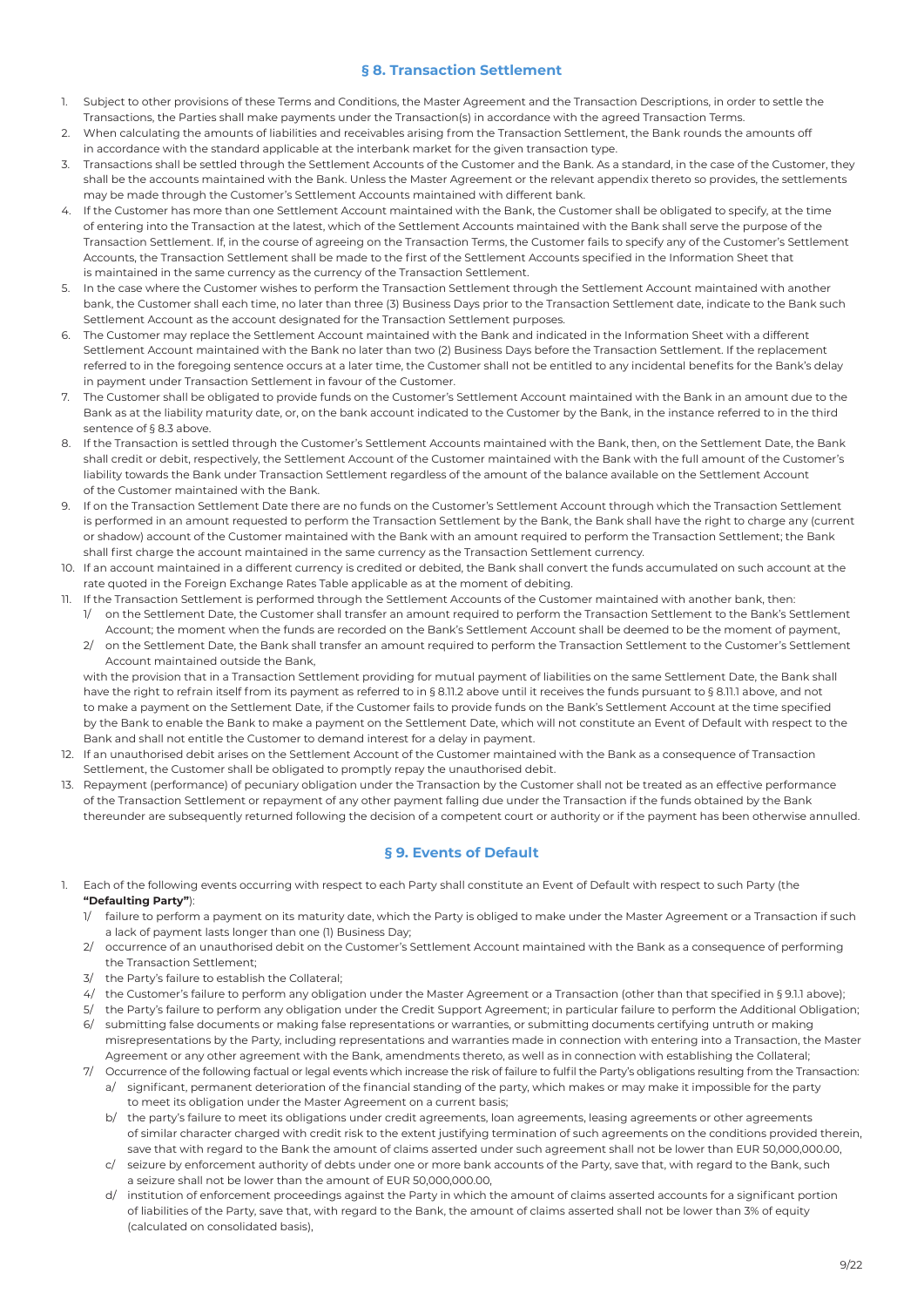- e/ occurrence of other events affecting the legal, financial or economic situation of the Customer, which, in the Bank's point of view, may cause increase of the risk of the Customer's failure to meet his obligations under the Transactions executed,
- 8/ occurrence of the following factual or legal events resulting in loss or decrease of the value of the Collateral, including in particular:
	- a/ establishing the Collateral ineffectively or discovering legal defect(s) in the assets constituting the Collateral,
	- b/ seizure by the enforcement authority of assets constituting the Collateral.
	- c/ establishment of the Collateral that is legally ineffective or is null and void,
	- d/ discovering legal defect(s) in the assets constituting the Collateral,
	- e/ the Party's failure to meet any of the obligations specified in the Terms and Conditions, if the failure to meet this obligation results or may result in loss or decrease of the value of the Collateral,
	- f/ false representations or warranties included in any documents submitted by the Party, necessary for establishing or changing the Collateral,
- 9/ material breach by the Customer of terms of any transaction entered into with the Bank that is not a Transaction,
- 10/ the Party's having ceased or threatening to cease to conduct the business activity in whole or in part,
- 11/ withdrawal or expiry of any consent or approval or other licenses required for the validity of the Master Agreement, the Transactions executed or allowing the Party to perform its obligations under the Master Agreement or the executed Transactions.
- 12/ occurrence of the following events: a/ expiration of the period for which, according to the articles of association, the Customer was established,
	- b/ discontinuation of the performance of the depositary's duties, if no agreement to maintain the register was entered into with another depositary,
	- c/ failure to take over the fund's management within the time limit set out in Article 68 Sec. 2 of the Act on Funds by a company other than investment fund company in connection with the decision to cancel the license or with its expiration,
	- d/ adoption of a resolution on dissolving the fund by a board of investors or a meeting of investors,
	- e/ occurrence of events specified in the Customer's articles of association, resulting in the dissolution of the Customer,
- 13/ the Customer's failure to close all the Derivative Transactions within 5 Business Days if, during the term of the Master Agreement, the value of net assets held by the Customer being an open-ended or a specialist open-ended investment fund falls below the value set out in Article 92 Sec. 1 of the Act on Funds (or any relevant provision substituting it).
- 2. The Defaulting Party shall be obligated to promptly inform the other Party (the "**Non-Defaulting Party**") of the occurrence of any of the Events of Default affecting the Defaulting Party.

#### **§ 10. Consequences of Event of Default**

- 1. If an Event of Default occurs, then:
	- 1/ immediately after having become aware of the occurrence of Event of Default, the Non-Defaulting Party shall notify the Defaulting Party. by fax, e-mail or in writing, of stating the occurrence of Event of Default,
	- 2/ if, upon the lapse of the second (2nd) Business Day after the day of delivery (or attempted delivery pursuant to § 10.1.1 above) of the notice on the Event of Default, the Event of Default referred to in § 10.1.1 is continuing, then:
		- a/ if the Bank is the Non-Defaulting Party, the Bank shall have the right to perform an Early Termination by calculating the Net Present Value for each Transaction subject to Early Termination and calculate the Early Termination Amount pursuant to § 10.4 below; the day on which the Bank performs the Early Termination shall become the Early Termination Date;
		- b/ if the Bank is the Defaulting Party and the notice referred to in § 10.1.1 above is not manifestly unfunded, the Bank shall set the Early Termination Date that may not fall later than on the twentieth (20th) Business Day after the notice referred to in § 10.1.1 and perform the Early Termination by calculating the Net Present Value for each Transaction subject to the Early Termination and calculate the Early Termination Amount pursuant to § 10.4 below.
- 2. If an Event of Default occurs with respect to a Party, then as of the time it has become aware of the Event of Default, the Non-Defaulting Party shall have the right to refrain from paying any amounts in favour of the Defaulting Party under the Transaction, save for the Term Deposit Transactions, and shall not be obligated to pay any late payment interest thereunder. The said right shall be vested in the Non-Defaulting Party until the Event of Default ceases to exist or becomes remedied and the Defaulting Party has settled any and all liabilities under the Master Agreement and the Transactions.
- 3. As of the Early Termination Date, the obligations of the Bank and the Customer (whether due or not) arising from the Transactions (save for the Term Deposit Transactions) shall become the obligation to determine and pay the Early Termination Amount (which, however, shall not constitute a novation within the meaning of Article 506 § 1 of the Civil Code).
- 4. The Early Termination Amount calculated by the Bank as at the Early Termination Date shall be equal to the sum of the following values: 1/ the sum of the due or undue liabilities of the Bank and the Customer under the Transactions (save for the Term Deposit Transactions) calculated in the manner set out for calculating the Net Present Value of each Transaction subject to the Early Termination; and
	- 2/ the value of the matured liabilities due and payable by each Party under the Transactions (other than the Term Deposit Transactions).
- 5. After calculating the Early Termination Amount, the Bank shall either credit (if the Early Termination Amount is payable to the Customer) or debit (if the Early Termination Amount is payable to the Bank) the Settlement Account of the Customer maintained with the Bank. If the Customer has no Settlement Account maintained with the Bank, he shall be obligated to pay, no later than until the end of the Business Day following the Early Termination Date, the amount corresponding to the Early Termination Amount to the account specified by the Bank. If the Early Termination Amount is payable to the Customer, the Bank shall remit the Early Termination Amount to the Settlement Account of the Customer maintained outside the Bank.
- 6. Any calculations related to the computing of the Early Termination Amount are performed by the Bank. After having calculated the Early Termination Amount and performed the Early Termination, the Bank shall notify the Customer about the value of the Early Termination Amount in the manner specified in § 10.1.1 above. If the Customer requests so in writing, the Bank shall substantiate the Early Termination Amount calculated by the Bank.
- 7. The Bank shall have the right to request to be reimbursed for, and the Customer shall cover all documented costs and charges related to the Early Termination. The Bank may also seek compensation on general terms in accordance with provisions of the Civil Code.

#### **§ 11. Termination Events**

- The following events shall constitute Termination Events:
	- 1/ change in the applicable provisions of law in such a way that the Transaction or settlement thereof becomes illegal or may result in breach of law;
	- 2/ event of Force Majeure, provided that such event of Force Majeure is continuing for at least three (3) Business Days;
	- 3/ Tax Event;
	- 4/ other events specified by the Parties as the events constituting the Termination Events in separate representations, documents or agreements.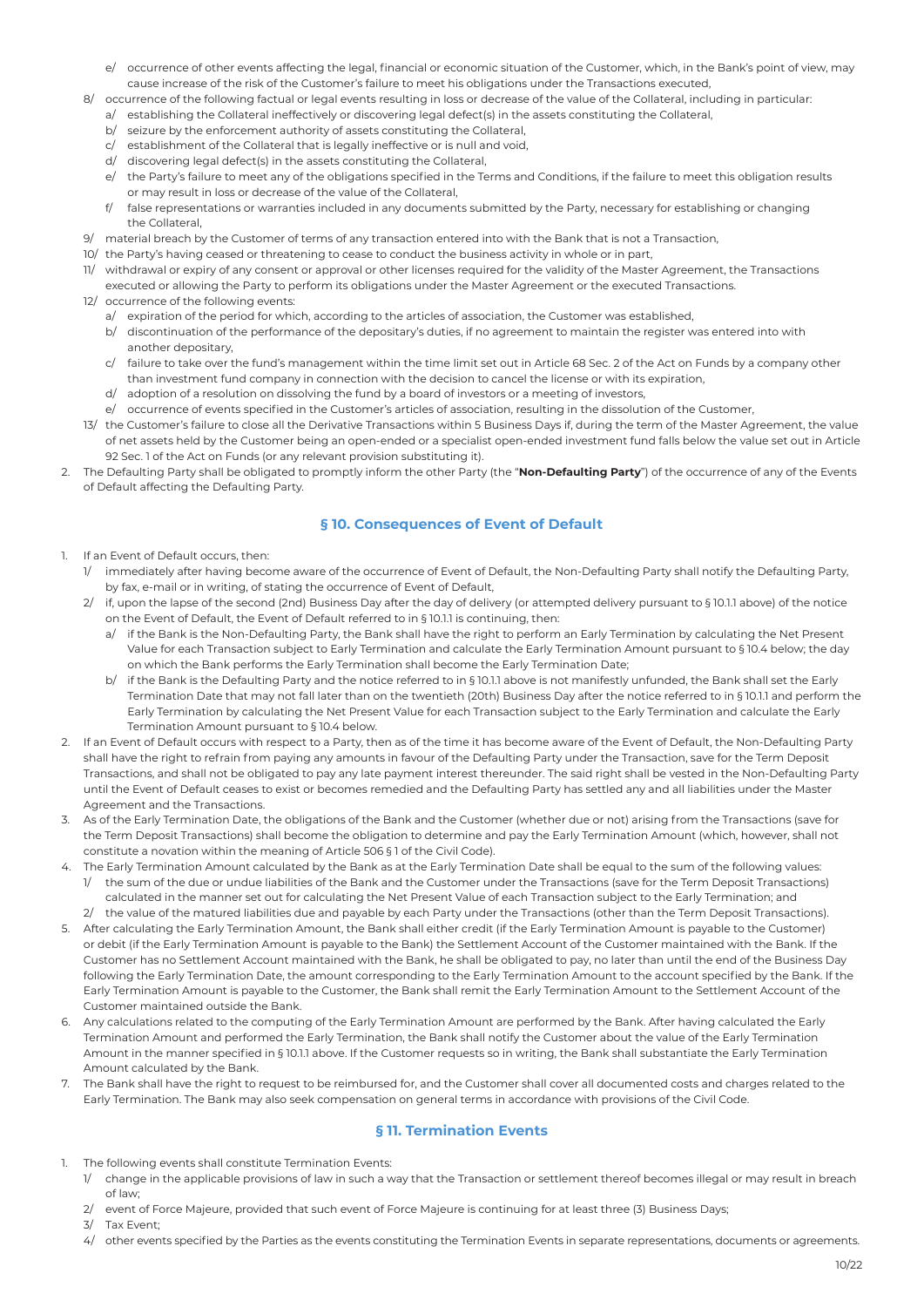- 2. The Party affected by the Termination Event shall be obligated to promptly notify the other Party thereof, and in the case of the Tax Event, the Party shall be obligated to present an opinion of a person holding appropriate professional qualifications to have the occurrence of such Tax Event confirmed.
- 3. Failure, by the Party affected by the Termination Event, to make payment under the Transaction shall not be deemed as delay or Event of Default; however, the other Party shall have the right to refrain from performing mutual obligations under the Transaction.
- 4. If, after occurrence of the Termination Event, a Party has fulfilled a performance arising from a Transaction in favour of the other Party but has not received from the other Party any payable sum under the Transaction, the performing Party shall be entitled to request return of what was received by the second Party.
- 5. If the Termination Event occurs and affects either Party, the Parties in good faith shall enter into negotiations in order to eliminate the Termination Event; however, such negotiations may not last longer than five (5) Business Days, unless the Parties agree on a different deadline for completing negotiations. If the negotiations do not lead to elimination of the Termination Event, the Transaction, with respect to which the Termination Event referred to in § 11.1 above occurred, shall be settled early in accordance with § 10 above, which § 10 shall apply accordingly, without the necessity to observe the deadlines stipulated therein.

#### **§ 12. Notices**

- 1. Unless the Master Agreement, the Terms and Conditions or Transaction Descriptions provide otherwise, any correspondence to the Client will be delivered to the phone number and address given by the Client in the Framework Agreement, Customer Information Sheet, other document accepted by the Bank, or to the last phone number and address known to the Bank.
- 2. Correspondence and/or information shall be deemed to be effectively delivered:
	- 1/ if directly delivered upon confirmation of receipt of the letter by the Customer, its representative or attorney in fact;
	- 2/ if sent by fax upon the sender Party's receipt of correct send confirmation message;
	- 3/ if sent by e-mail upon correct sending of the e-mail to the server of the Bank or the Customer, respectively;
	- 4/ if sent by registered mail or courier service upon delivery or attempted delivery; in particular, the following shall be deemed to constitute a proof of attempted delivery: an appropriate advice note in writing received from the post office, courier service or a different entity authorised for service stating that the deadline to collect the mail has expired ineffectively or that it has been impossible to deliver the mail, in particular due to refusal to accept the mail;
	- 5/ if the Customer refused to accept the delivery on the date of such refusal;
	- 6/ e-banking message upon introducing the message into the means of e-communications in a way enabling the Customer to familiarise himself therewith;
	- 7/ if a different correspondence delivery method has been agreed upon in accordance with the Parties arrangements.
- 3. The Bank hereby provides the following correspondence details for the purpose of cooperation with the Customer with regard to the Master Agreement and the Transaction(s):
	- 1/ for matters other than specified in items § 12.3.2 and § 12.3.3:
		- mBank S.A.

Departament Rozwoju Biznesu Rynków Finansowych (Financial Markets Business Development Department) ul. Prosta 18

- 00-850 Warszawa
- e-mail address: DSM\_negocjacje@mbank.pl
- 2/ for matters relation to Confirmations: Departament Obsługi i Rozliczeń Rynków Finansowych (Financial Markets Support and Settlement Department) e-mail address: potwierdzenia.klient@mbank.pl
- 3/ for matters related to Collaterals and Mark-up information: Departament Obsługi i Rozliczeń Rynków Finansowych (Financial Markets Support and Settlement Department) e-mail: collateral.klient@mbank.pl
- 4. The Bank hereby announces that all details concerning the Bank are available at the web site of the mBank Group at: http://www.mbank.pl.
- 5. If the notice referred to in § 12.2.1 § 12.2.4 is delivered after business hours on a Business Day or a day that is not a Business Day at the place of delivery, the notice shall be deemed to have been delivered on the first Business Day following the day on which the notice was delivered at the place of delivery. The notice shall be irrevocable in absence of manifest error, and, if so, then it shall be revocable only to the extent of the error.
- 6. In case of any change, the Customer shall promptly update its address details.

#### **§ 13. Complaints, dispute resolution**

- 1. Unless the provisions of law (including the EMIR and SFTR Legislation) provide otherwise, in the event of any:
	- 1/ discrepancy between the Transaction Confirmation sent to the Customer by the Bank and the agreed Transaction Terms, the Customer shall have the right to promptly notify the Bank over the phone of any objections, however, no later than until the end of the Business Day following the date of receipt of the Conformation;
	- 2/ inconsistencies in the content of the report with the valuation of the Transaction Package, the Customer shall have the right to raise objections in writing, by e-mail (provided that the Bank has informed the Customer of its e-mail address for the purpose of raising such objection in the Master Agreement or in the manner as provided in the Master Agreement or the Information Sheet or in the Terms and Conditions) or by fax, promptly, however, no later than within two (2) Business Days from the date of receipt of the report together with valuation of the Transaction Package from the Bank; and
	- 3/ inconsistencies in the content of the Collateral report, of the nature other than specified in § 20.7, the Customer shall have the right to raise objections in writing by e-mail (provided that the Bank has informed the Customer of its e-mail address for the purpose of raising such objection in the Master Agreement or in the manner as provided in the Master Agreement or in the Information Sheet or in the Terms and Conditions) or by fax, promptly, however no later than within two (2) Business Days from the date of receipt of the Collateral report from the Bank.
- 2. The Bank shall make its best efforts to provide answer or explanations thereto by telephone, telefax or email immediately, however, no later than within five (5) Business Days from the date the objections have been raised. The Bank reserves the right to extend the deadline depending on the complexity of objections raised by the Customer pursuant to § 13.1 above; the Bank shall promptly inform the Customer of such deadline extension and set a new deadline to provide the answer or explanations.
- 3. If the Customer's objections are recognised, then, immediately after the answer or explanations referred to in § 13.2 above have been provided, the Bank shall deliver to the Customer a revised version of the Confirmation, the report together with Transaction Package valuation or the Collateral report, as the case may be.
- 4. If the objections raised by the Customer are dismissed, the Customer shall have the right to lodge a complaint in writing with the Bank. If no complaint has been lodged within five (5) Business Days, the Customer shall be deemed to have accepted the explanations provided to him by the Bank.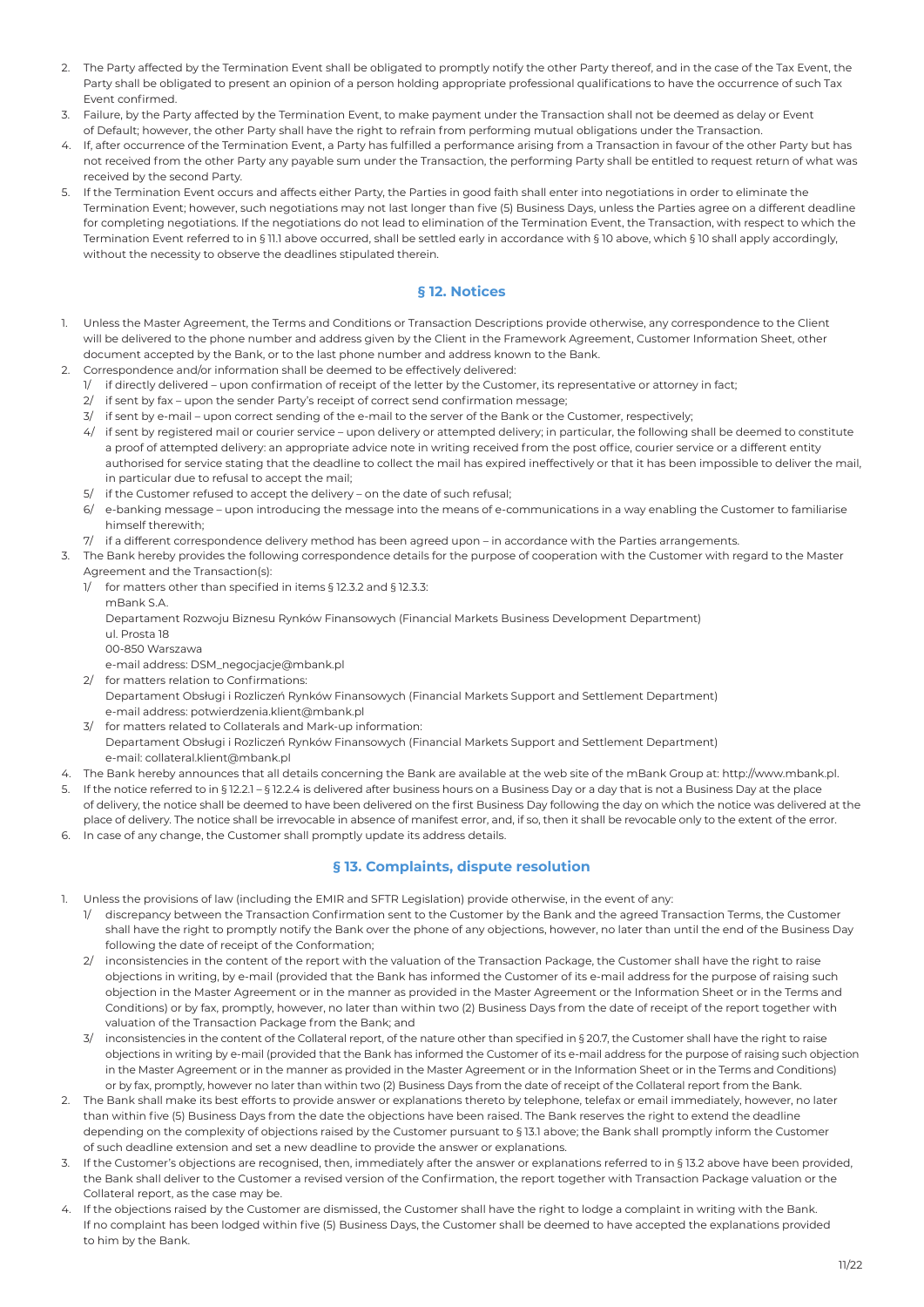- 5. The Customer may file a complaint related to the Master Agreement or the Terms and Conditions, subject to § 13.4.
- 6. A complaint may be filed with the Bank's organisational unit providing customer service in writing, electronically, by phone or in person during a meeting with the Bank's employee.
- 7. The Bank shall reply to the complaint referred to in § 13.4 and § 13.5 not later than within 15 Business Days from the date of its receipt. Replies to complaints shall be provided on durable medium, i.e. in paper or electronic form.
- 8. Upon the Customer's request included in the complaint, the Bank may respond to the complaint referred to in § 13.4 via electronic mail.
- 9. In the case of particularly complex matters, the Bank reserves the right to extend the time limit referred to in § 13.7 to 35 Business Days. The Bank shall promptly inform the Customer of such deadline extension.
- 10. The Bank shall keep record of all disputes related to Transactions entered into between the Bank and the Customer, including in particular information concerning the time during which the dispute has remained unsettled, the details of the Customer who has been a party to the dispute and the contested amount.
- 11. If there is a dispute as referred to above between the Bank and the Customer, such a dispute shall not affect the scope of the rights and obligations of the Parties under the Transactions executed, in particular, such a dispute shall not affect the validity of the executed Transactions.

#### **§ 14. Portfolio Reconciliation**

- 1. The Bank shall provide the Customer with a report together with Transaction Package valuation, including:
	- 1/ list of unmatured Transactions executed with the Bank forming part of the Transaction Package;
	- 2/ the value of the Minimum Collateral calculated for the Transactions referred to in § 14.1.1 above:
	- 3/ Net Present Value of individual Transactions referred to in § 14.1.1 above;
	- 4/ Net Present Value of Transaction Package,
	- or another valuation report of the Transactions in Derivatives that are not included in the Package of Transactions.
- 2. The Bank shall provide the Customer with the report together with the valuation referred to in § 14.1 above within the deadlines resulting from the EMIR Legislation provided for reconciliation of portfolios of Transactions in Derivatives.
- 3. The report with the valuation may be submitted to the Customer more frequently than as provided in § 14.2 above if the Customer and the Bank so agree or if the Bank decides so.
- 4. Whenever the Customer receives the report with the valuation, the Customer shall be obligated to verify the contents thereof. If the Customer discovers any inconsistency, the Customer should promptly, however, no later than within two (2) Business Days from the date of receipt of the report with the valuation, contact the Bank in order to clarify inconsistencies, if any, or raise objections to the content of the report acting pursuant to § 13.1.2 above.
- 5. If no objection has been raised regarding the report with the valuation within the deadline referred to in § 14.4 above, the Customer shall be deemed to have familiarised himself, verified and accepted the content of the report with the valuation.
- The Customer undertakes to promptly inform the Bank whenever he/she does not receive the report with the valuation from the Bank within the deadlines resulting from the EMIR Legislation provided for reconciliation of portfolios of Transactions in Derivatives.

#### **§ 15. Report on Transaction**

- 1. The Customer authorises the Bank to report, on behalf of the Customer, Transactions in Derivatives (including any modifications or termination thereof) entered into with the Bank to a Trade Repository in accordance with the requirements arising from the EMIR Legislation. A Customer being an FC Counterparty authorises the Bank to report, on behalf of the Customer, SFTs (including any modifications or termination thereof) entered into with the Bank to a Trade Repository in accordance with the requirements arising from the SFTR Legislation. The authorisation applies to Transactions entered into with the Bank both before and after the date of entry into force of the obligation to report Transactions in the scope defined in the EMIR and SFTR Legislation. The Bank chooses a Trade Repository to which Transactions are to be reported; it may choose more than one Trade Repository. The Bank informs Customers about Trade Repositories to which Transactions are to be reported by publishing information on its official website or in the form of a message in the online banking system. If the Customer so requests, the Bank provides the information referred to in the foregoing sentence to the Customer in writing.
- 2. Transactions (including any modifications or termination thereof) are reported to a Trade Repository in accordance with the principles and within the deadlines specified in the EMIR and SFTR Legislation and the agreement between the Bank and the Trade Repository. The scope and the principles of reporting Transactions (including any modifications or termination thereof) to a Trade Repository by the Bank depend on the requirements imposed in the mandatory provisions of law, in particular the EMIR and SFTR Legislation, and the agreement between the Bank and the Trade Repository.
- 21 . The Bank does not report SFTs entered into with Customers not being FC Counterparties. The Bank does not report reuse of securities that are subject to SFTs. The obligation to report reuse of securities (within the meaning of the SFTR Legislation) rests with the Customer.
- 3. With regard to Transactions entered into with the Bank, the Customer authorises the Bank to access the Customer's data recorded in a Trade Repository, obtain information concerning the Customer or Transactions entered into with the Customer from the Trade Repository, and perform any other activities and make declarations of will on behalf of the Customer concerning the data covered by reports on Transactions entered into with the Bank.
- 4. Should the Customer/the FC Counterparty wish to report Transactions in Derivatives/SFTs (including any modifications or termination thereof) to a Trade Repository independently, the Customer/the FC Counterparty is obliged to notify the Bank of this fact and agree with the Bank on a detailed method of arranging the contents of Reports on Transactions in Derivatives or Reports on SFTs (including any modifications or termination thereof) to the Trade Repository. The notification referred to above becomes binding on the Bank after the lapse of the second (2) Business Day from the day when the method of arranging the contents of Reports to the Trade Repository is finally agreed on with the Bank and confirmed by the Bank in writing. Notwithstanding the method of arranging the contents of reports to Trade Repositories with the Bank, in the event where the Customer reports Transactions in Derivatives/SFTs to a Trade Repository independently, for the purposes of reporting to a Trade Repository the Customer is obliged to use identifiers referred to in the EMIR and SFTR Legislation, as assigned by the Bank and contained in Transaction Confirmations provided to the Customer by the Bank. For the avoidance of doubt, if the Customer notifies the Bank of an intention to report Transactions in Derivatives to a Trade Repository independently, the Customer is also obliged to report any modifications or termination of Transactions already reported to a Trade Repository by the Bank acting on behalf of the Customer. The Bank is not be liable for any loss suffered by the Customer in connection with Transactions (including any modifications or termination thereof) reported to a Trade Repository by the Customer independently. If the Customer who reports Transactions in Derivatives (including any modifications or termination thereof) to a Trade Repository independently wishes that the Bank takes over the reporting of Transactions (including any modifications or termination thereof) to a Trade Repository on behalf of the Customer, the Customer is obliged to notify the Bank of this fact in writing. Unless the Bank informs the Customer within five (5) Business Days from the date of receipt of such a notification that the Bank does not agree to report Transactions to a Trade Repository on behalf of the Customer, the provisions of § 15 concerning reporting to a Trade Repository on behalf of the Customer apply directly starting from the first Business Day falling after ineffective lapse of the aforesaid five-day period or on a different Business Day specified by the Bank to the Customer.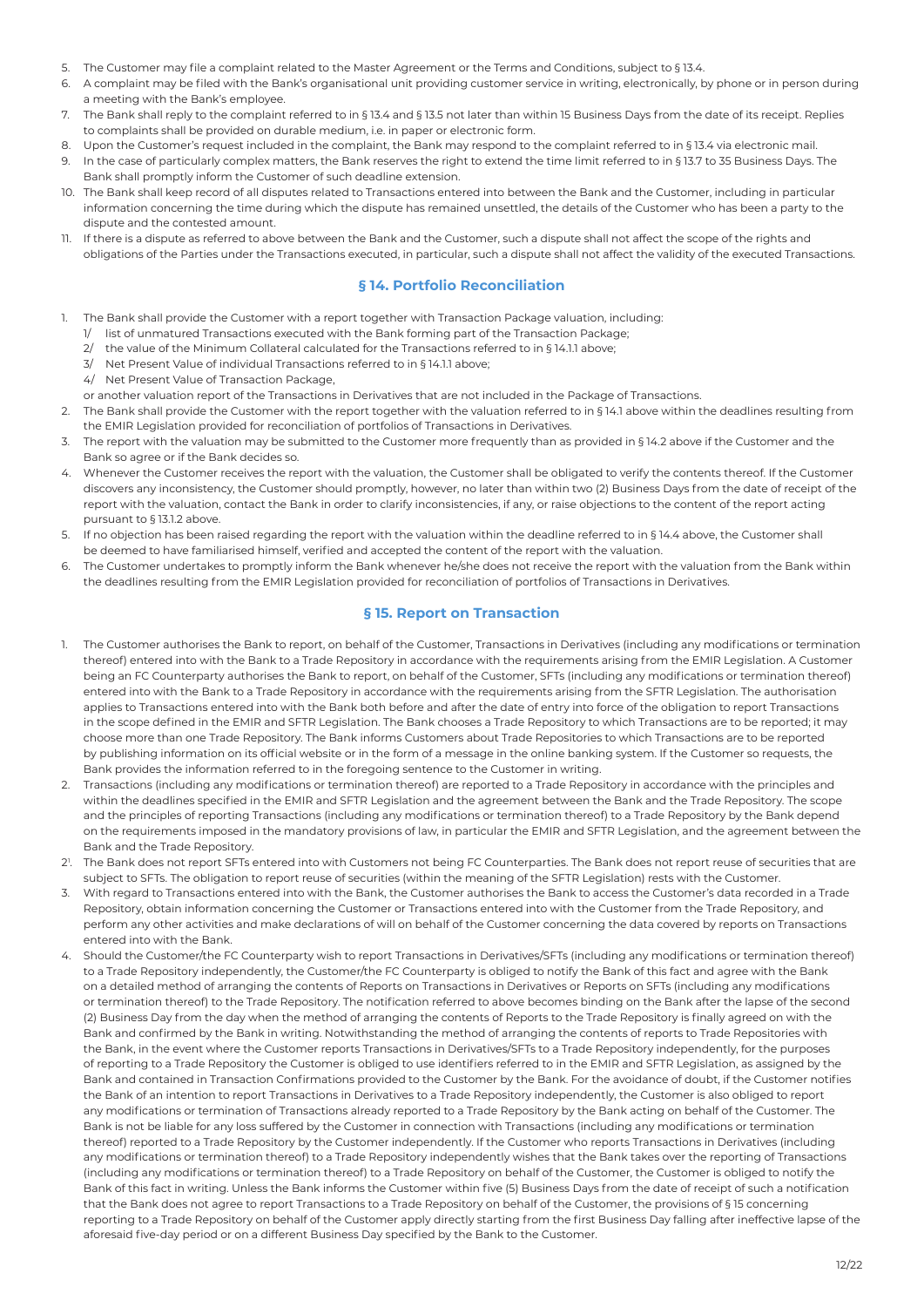- 5. All data concerning the Customer that the Bank has in its possession required for the Bank to duly report Transactions in Derivatives and SFTs (including any modifications or termination thereof) to a Trade Repository (in particular the Customer's telephone number and address details, business name, registered office and the legal status of the Customer, particulars required to assign the Customer to the FC Counterparty category and information related to the Customer's LEI (Legal Entity Identifier) or BIC (Business Identifier Code)) are deemed by the Bank to be up to date and are used by the Bank to report Transactions in Derivatives and SFTs to a Trade Repository unless the Customer notifies the Bank that the data has changed; the notification becomes effective on the second Business Day after the date of its receipt by the Bank.
- 6. The Bank may request the Customer (in writing or by email as the Bank sees fit) to promptly (however, not later than within one (1) Business Day from the date the Customer receives the Bank's request) confirm whether the data referred to in § 15.5 above are up-to-date and promptly (however, not later than within one (1) Business Day from the date the Customer receives the Bank's request) provide additional information, make representations or perform any other activity that is necessary for the Bank to report Transactions to a Trade Repository on behalf of the Customer, regardless of whether such additional information, representations or activity is required by virtue of law or under the agreement between the Bank and the Trade Repository.
- 7. If the Customer does not take the following actions immediately:
	- 1/ confirm that the Customer's data is up-to-date at the Bank's request referred to in § 15.6, or
	- 2/ provide additional information, or
	- 3/ make representations, or
	- 4/ take other actions necessary to report Transactions in Derivatives or SFTs to a Trade Repository at the Bank's request referred to in § 15.6, the Bank may choose to do the following:
	- 5/ not to report Transactions in Derivatives or SFTs on behalf of the Customer, and inform the Customer thereof, or
	- 6/ to report Transactions in Derivatives or SFTs to its best knowledge of the Customer and the Transactions concluded with the Customer.
- 8. Notwithstanding § 15.5 and § 15.6, the Customer undertakes to immediately notify the Bank in writing of any changes to data referred to in § 15.5 and § 15.6 without being requested to do so by the Bank.
- For the purposes of reporting Transactions (including any modifications or termination thereof) to a Trade Repository, the Customer accepts that, unless otherwise agreed between the Parties, when reporting Transactions (or modifications thereof) to the Trade Repository on behalf of the Customer, the Bank reports data relating to valuations and Collateral, calculated or determined by the Bank in accordance with the methodology adopted by the Bank.
- 10. The Bank is not liable to the Customer for the consequences of the Customer's non-performance of any obligation referred to in § 15.4 § 15.9 (especially for any consequences related to the Bank reporting incomplete, delayed or incorrect Transactions (including any modifications or termination thereof) to a Trade Repository or not reporting them at all), unless such responsibility results from deliberate fault or gross negligence of the Bank.
- 11. The Customer is liable to the Bank for any damage sustained by the Bank (especially any penalties imposed on the Bank) resulting from the Customer's non-performance of any of its obligations referred to in § 15.4 – § 15.9. In particular, at the Bank's request, the Customer immediately covers any damage and reimburses the Bank for any costs incurred by the Bank in connection with the Customer's non-performance of any such obligation or obligations.
- 12. In accordance with the EMIR and SFTR Legislation, the obligation to report Transactions (including any modifications or termination thereof) under the EMIR and SFTR Legislation is imposed on each Transaction Party, i.e. separately on the Bank and the Customer. Despite the fact that, subject to § 15.4, the Bank reports Transactions (including any modifications or termination thereof) on behalf of the Customer, any penalties resulting from non-compliance with the EMIR and SFTR Legislation in the above scope may be imposed directly on the Customer.
- 13. The Bank is not liable to the Customer for non-performance or defective performance by a Trade Repository of any obligations resulting from the law and the agreement between the Bank and the Trade Repository.
- 14. The Bank is not liable to the Customer for any damage sustained by the Customer due to inability to report a Transaction (including any modifications or termination thereof) to a Trade Repository due to technical reasons, force majeure or other reasons, unless such liability results from deliberate fault or gross negligence of the Bank.
- 15. The Bank reserves the right to charge fees for reporting Transactions (including any modifications or termination thereof) to Trade Repositories as per the Tariff of Banking Fees and Commissions of mBank for SME and Corporates. The Bank introduces or changes fees with a one-month prior notice to Customers.
- 16. Pursuant to the EMIR and SFTR Legislation, the Customer authorises the Bank to report Transactions in Derivatives and SFTs concluded with the Bank on behalf of the Customer (including any modifications or termination thereto) to ESMA (in line with the principles set out in § 15.1 – § 15.15) in case the Trade Repository is unavailable, in order to register Transactions in Derivatives and SFTs in accordance with the EMIR and SFTR Legislation.
- 17. Subject to § 15.4, the Customer undertakes to the Bank that, unless agreed otherwise between the Bank and the Customer, it will not independently report any Transactions in Derivatives or SFTs (including any modifications or termination thereof) covered by the authorisations referred to in § 15.1 and § 15.16 to Trade Repositories or ESMA.
- 18. § 15.1 §15.17 do not apply to Customers having their registered office (or, if they do not have a registered office, their place of business) outside the territory of the European Union.

#### **§ 16. Portfolio Compression**

In the event that the number of the applicable Transactions in Derivatives between the Bank and the Customer that are not subject to the obligation of central settlement pursuant to the EMIR Legislation, exceeds 500, or, if, as a result of other circumstances, it might become likely that the number achieves or exceeds 500 in the nearest future (i.e. no later than within the following consecutive 45 calendar days), then the Bank and the Customer shall enter into negotiations in order to agree on specific procedures concerning regular verification (at least twice a year) whether a portfolio of those Transactions in Derivatives (including the Transaction Package) may be compressed in order to limit the credit risk of the counterparty.

#### **§ 17. MiFID, MiFIR, EMIR and SFTR Assumptions**

- 1. For the purposes of performance by the Bank and the Customer of their obligations resulting from EMIR, MiFID, MIFIR and SFTR and, for the Bank, for the purposes of performance of the agreement between the Bank and a Trade Repository, the Bank is entitled to assume the following, unless the Customer has notified the Bank otherwise, bearing in mind that the notification concerning the information referred to in § 17.1.3 should be made when concluding a Transaction, while the notification concerning the information referred to in § 17.3.1, § 17.3.2 and § 17.3.4 should be provided to the Bank in writing, and that such a notification is effective from the next Business Day after it is provided to the Bank:
	- 1/ Customer has a customer status within the meaning of the EMIR Legislation consistent with the status provided to the Bank when concluding the Framework Agreement or consistent with the status provided to the Bank in accordance with the provisions of § 17.2, whereas if the Customer does not provide the status to the Bank, the Bank assumes that the Customer is an FC Counterparty,
	- 2/ Customer concludes a Transaction on own behalf and for own account,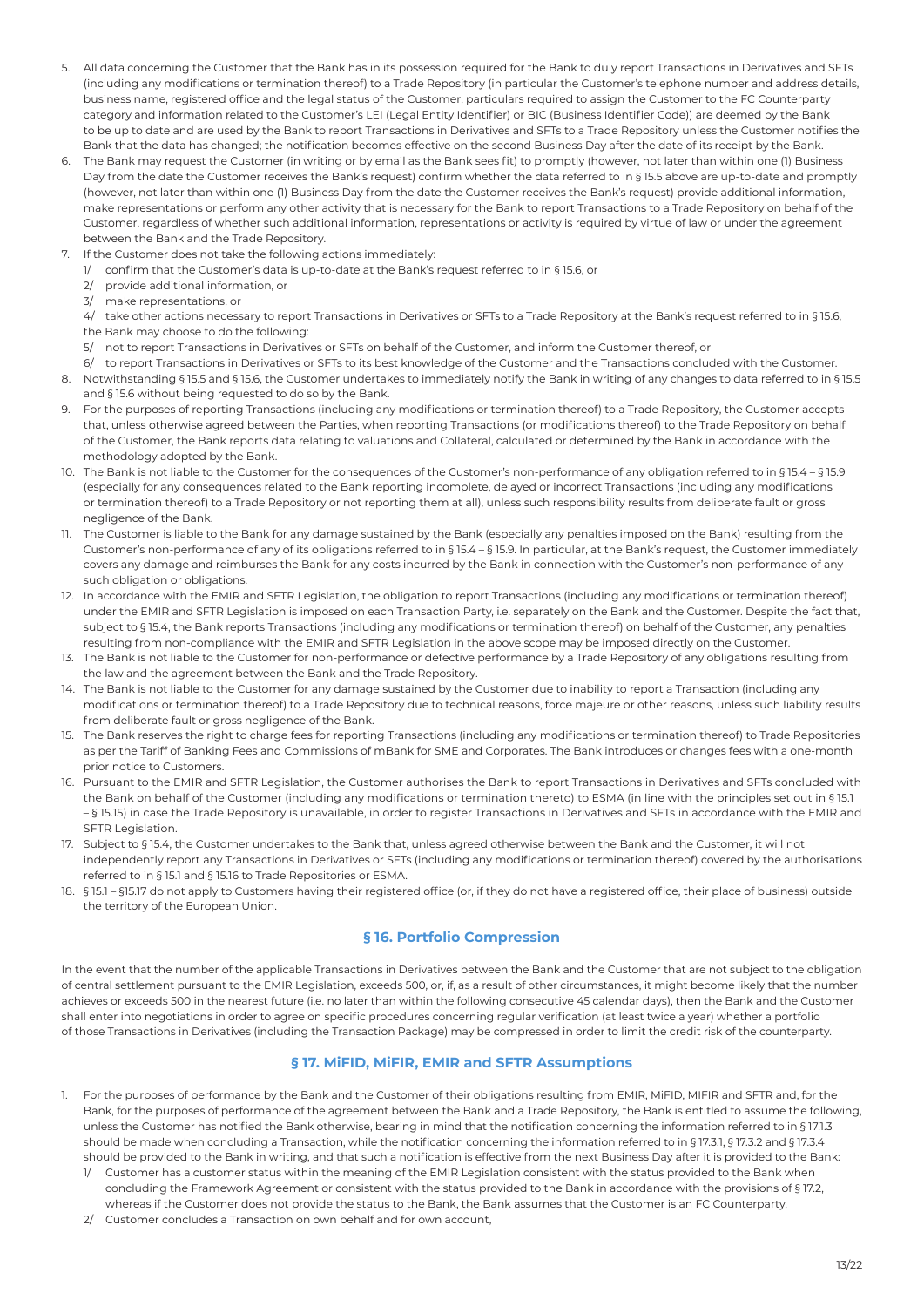- 3/ unless the Customer has declared otherwise, it is assumed that the Transaction is not a security short sale transaction (or a part of such a transaction) within the meaning of Regulation (EU) No 236/2012 of the European Parliament and of the Council of 14 March 2012 on short selling and certain aspects of credit default swaps,
- 4/ when entering into a Transaction, the Customer confirms that the Transaction is not subject to the obligation to trade referred to in § 1.16. 2. If the Customer's status changes, the Customer promptly, and in any case not later than before the conclusion of the next Transaction
- or modification of an existing one with the Bank, informs the Bank about the change of the status (including about obtaining a new or losing the existing status); however, if necessary for the Bank or the Customer to fulfill any obligations under the EMIR or SFTR Legislation, the Parties determine in good faith their further conduct, especially with regard to the conclusion and settlement of Transactions.
- 3. The provisions of § 15.10 and § 15.11 apply accordingly.
- 4. If the Transaction Settlement is submitted to a CCP, the Transaction Settlement, as a result of a clearing novation referred to in Article 45h Sec. 2 Item 1 and 2 of the Act on Trading in Financial Instruments, is governed by the relevant agreement concluded by each of the Parties with the CCP or with a participant which, based on the agreement concluded with the Party, undertook to perform the tasks of a participant being a party to the transaction settlement ("**Settlement Agent**").
- Subject to § 17.1, the Customer must notify the Bank in writing should the Customer be required to perform any obligation arising from the EMIR and SFTR Legislation, and MiFID and MiFIR Regulations.

#### **§ 18. Types of Collateral**

- 1. In respect of the Transactions executed as a part of the Transaction Package the Parties shall establish a Collateral pursuant to the provisions of §§ 18 and 19 and the Credit Support Agreement.
- 2. The Required Collateral shall be established through:
	- 1/ transferring the title to cash funds (security deposit) pursuant to Article 5 Sec. 1 Item 1 of the Act of 2 April 2004 on Certain Financial Collateral; 2/ establishing a financial pledge on the title to cash funds or financial instruments (financial pledge) pursuant to Article 5 Sec. 1 Item 2 of the Act of 2 April 2004 on Certain Financial Collateral.

 The Parties shall specify the applicable types and principles of establishing the Required Collateral in the Credit Support Agreement. The Parties may also agree that the Required Collateral be established in a form different than that specified in § 18.2.1 and § 18.2.2.

3. The Additional Collateral shall be specified in the Credit Support Agreement.

#### **§ 19. Required Collateral**

- 1. The value of the Collateral shall be calculated by the Bank for each of the Parties, as at each Pricing Date, according to the data from the Pricing Date. To determine the value of the Collateral the Bank shall calculate the value of:
	- 1/ the Party's Exposure;
	- 2/ the Required Collateral;
	- 3/ the Established Collateral.
- 2. The value of the Required Collateral shall be equal to the amount of the Party's Exposure less the Amount of the Limit for that Party specified in the Credit Support Agreement. Unless the Parties in the Credit Support Agreement stipulate otherwise, the Amount of the Limit shall be zero.
- 3. If on any Pricing Date the value of the Required Collateral calculated for the Party exceeds the value of the Collateral established in its favour, the other Party shall be obliged to pay a difference between the value of the Required Collateral and the Established Collateral (the "**Payment Amount**").
- 4. If on any Pricing Date the value of the Collateral established for the Party exceeds the value of the Collateral required in its favour, this Party shall be obliged to make a refund of the difference between the value of the Established Collateral and the Required Collateral (the "**Refund Amount**").
- 5. The obligation to pay the Payment Amount or the Refund Amount shall not arise if the value of any of these amounts is lower than the value of the Minimum Transfer Amount. This provision shall not apply in the case when:
	- 1/ between the Parties there are no executed and unsettled Transactions forming part of the Transaction Package; or
	- 2/ the value of the Required Collateral established by the Party falls down to zero.
- 6. Unless the Parties agree otherwise in the Credit Support Agreement, the Payment Amount or the Refund Amount payable pursuant to § 19.5 shall be rounded up to the nearest thousand.
- 7. In the Credit Support Agreement, the Parties may agree on different principles of establishing the Required Collateral.

#### **§ 20. The method of establishing the Required Collateral**

- 1. Until 10:30 a.m. of the Business Day following the Pricing Date, the Bank shall provide the Customer with a Collateral report containing the following information:
	- 1/ Value of the Established Collateral, established by the Customer in favour of the Bank or by the Bank in favour of the Customer, as at the Pricing Date;
		- 2/ Value of the Required Collateral due from the Customer or the Bank;
	- 3/ The Payment Amount or the Refund Amount that the Customer or the Bank is obliged to pay pursuant to the provisions of § 19.
- 2. For the purpose of establishing the Required Collateral, in the case where:
	- 1/ the Customer has a Settlement Account with the Bank,
		- a/ the Bank shall debit the Customer's Settlement Account specified in the Credit Support Agreement with the Payment Amount or the Refund Amount up to an amount of the funds available on the first (1st) Business Day after the Pricing Date,
		- b/ The Bank shall credit the Customer's Settlement Account specified in the Credit Support Agreement with the Payment Amount or the Refund Amount on the first (1st) Business Day after the Pricing Date.
	- 2/ The Customer has no Settlement Account with the Bank,
		- a/ The Customer shall transfer, no later than on the first (1st) Business Day after the Pricing Date, the Payment Amount or the Refund Amount to the account specified in the Credit Support Agreement.
		- b/ The Bank shall transfer, no later than on the first (1st) Business Day after the Pricing Date, the Payment Amount or the Refund Amount to the Customer's Settlement Account.
	- 3/ On the Business Day referred to in § 20.1 above, the Customer has failed to provide funds on the Settlement Account in an amount required to establish the Required Collateral, the Bank shall have the right to debit another Customer's Settlement Account or another bank account of the Customer maintained with the Bank, provided that the account is maintained in the same currency as the currency in which the Required Collateral is collected, up to an amount of payable the Required Collateral, which amount is specified in the Collateral report.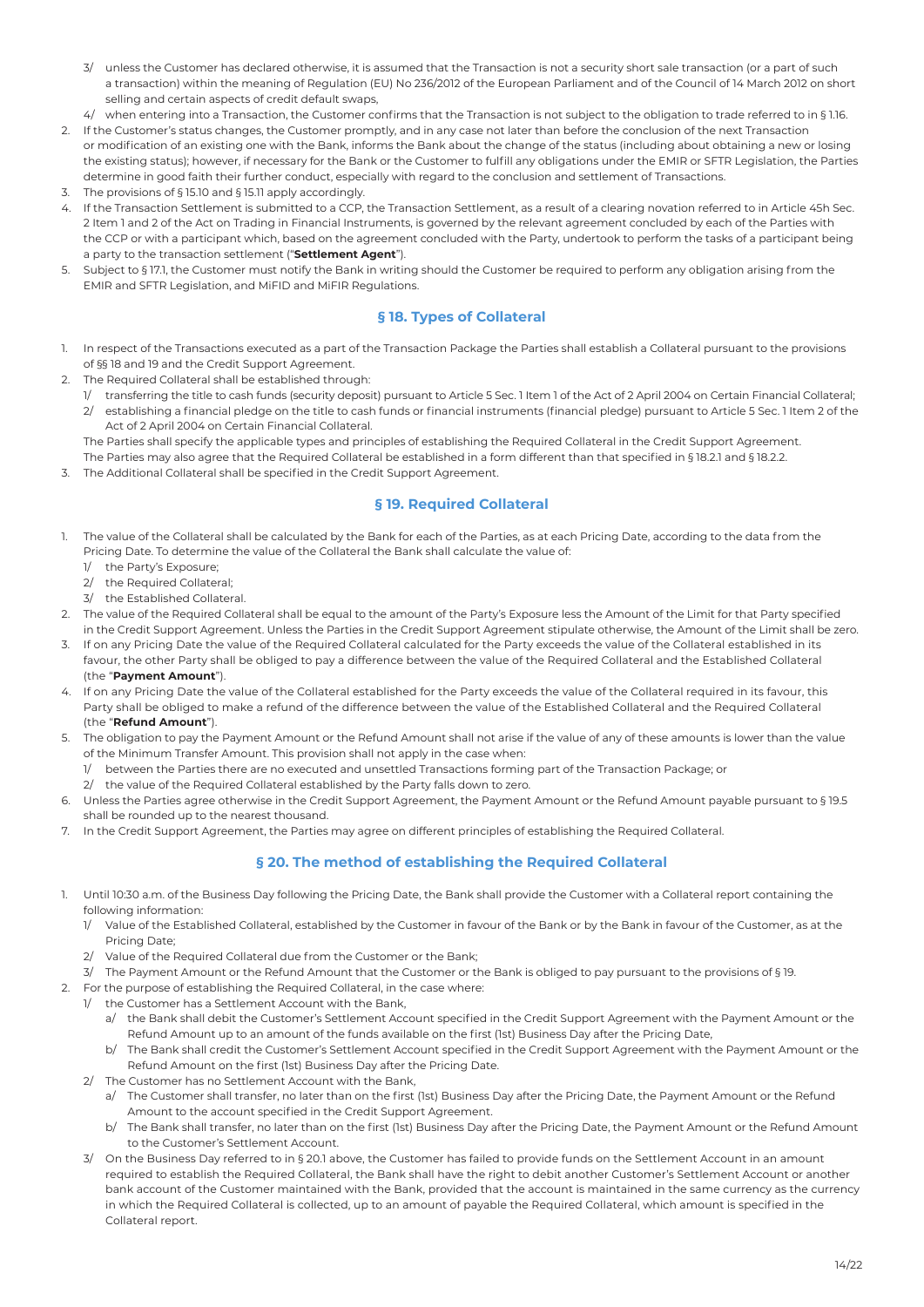- 3. The Bank may make execution of the Transaction dependent upon the establishment of the Required Collateral in the amount agreed with the Customer before the Transaction is entered into. In such case, the Bank shall collect the agreed amount of the Required Collateral from the Customer's Settlement Account or the Customer shall pay the agreed amount of the Required Collateral to the account specified by the Bank. Where there has been no Transaction, the Required Collateral shall be refunded in accordance with the principles specified in § 19.
- 4. In the event that the Established Collateral is provided in a currency other than Polish Zloty, then, for the purpose of determining its value, the Bank shall convert the Collateral at the exchange rate determined by the Bank on the basis of the quotations from the interbank market from 4.30 p.m. on the Pricing Date.
- 5. If the Customer contests the amounts referred to in § 20.1, he shall notify the Bank by e-mail to the address collateral.klient@mbank.pl until 1 p.m. on the Business Day on which the Customer received the Collateral Report. In such circumstances, the Customer shall present to the Bank, together with a notification of the dispute, its calculations of the value of the Required Collateral, the Established Collateral, the Refund Amount and the Payment Amount, as well as the value of the Exposure divided by individual Transactions.
- 6. Regardless of the provisions of § 20.7, the Customer or the Bank shall transfer the Payment Amount or the Refund Amount, pursuant to the principles specified in § 20.2
- The Bank, after receiving the calculation referred to in § 20.5, shall respond to it by 10:30 a.m. on the next Business Day by specifying whether it agrees with the Customer's calculations or upkeeps its primary calculations. In the case where the Bank:
	- 1/ upkeeps its primary calculations, the Payment Amount or the Refund Amount transferred in accordance with the provisions of § 20.6 shall still remain applicable;
	- 2/ agrees with the Customer's calculations:
		- a/ after the next Pricing Date shall deliver to the Customer a new Collateral report with the properly calculated Payment Amount or the Refund Amount as at this Pricing Date, and then the Customer or the Bank shall transfer this amount pursuant to the principles specified in § 20.2, or
		- b/ together with the notification referred to in the first sentence of § 20.7, shall inform the Customer about the new Payment Amount or the Refund Amount falling due on that day, and then the Customer or the Bank shall transfer this amount, pursuant to the principles specified in § 20.2.
- 8. Failure, by either Party, to observe the deadlines stipulated in § 20.5 and § 20.7, shall be treated as the acceptance of the calculation of the opposing Party.
- 9. Obligations of the Parties to provide or refund the Collateral shall depend upon the fulfilment of the conditions precedent assuming that no Event of Default (or the event which, according to the definition of the particular Event of Default, would become an Event of Default upon the lapse of the stipulated deadline) has occurred in relation to the other Party.
- 10. The Established Collateral shall bear interest at the rate agreed by the Parties in the Credit Support Agreement. Interest shall be calculated by the Bank for each of the Parties for each day of the calendar month per annum, taking into account positive and negative interest rates. Interest due of the Parties shall be set off, and the amount of set off interest shall be paid out monthly within three (3) Business Days after the end of the given calendar month. Interest shall be calculated separately for each currency. The Bank shall notify the Customer of the amount of accrued interest in a paper or electronic form. Interest shall be transferred to the accounts specified in the Credit Support Agreement.

#### **§ 21. Satisfaction of claims**

- 1. The Party may satisfy the following claims from the Collaterals established in favour of the Party:
	- 1/ payment of the due and payable amounts resulting from settlement of Transactions entered into between the Parties, in particular, the Early Termination Amount;
	- 2/ late payment interest due to the Party on the other Party's liabilities not satisfied on their payment date;
- 3/ covering of any documented fees, charges and expenses incurred by the Party in connection with the Early Termination.
- 2. Regardless the principles described in § 21.1, the Bank may cover, from the Collaterals established by the Customer, unauthorised debit on the Customer's Settlement Account maintained by the Bank as a result of settlement of the Transaction or the Early Termination;
- 3. The priority of satisfaction of the claims referred to in § 21.1 and 21.2 above as well as satisfaction from the Collaterals shall be determined by the Party.
- 4. If the amount of the claims referred to in § 21.1 above is denominated in a currency different than the Collateral established by the other Party, the Party, for the purpose of satisfaction of the claims, shall have the right to convert the value of the Collateral into the currency in which the Bank's claim is denominated according to the NBP Fixing or, if the NBP Fixing is not published, to the pair of the claim and the Collateral currencies, at the rate of exchange calculated on the basis of the available NBP Fixing rates of the claim and the Collateral currencies to PLN currency, published on the conversion date, unless the Parties agreed on a different conversion rate.
- 5. The Bank shall charge interest calculated at the statutory interest rate as of the due date (including that day) until the payment date (excluding that day) on any due and outstanding amounts receivable of the Party under a Transaction or the Master Agreement or Collateral.
- 6. In the case of the Early Settlement or Event of Default as referred to in § 9.1.1 and § 9.1.2, a Party may set off payable receivables arising from Transactions executed under the Master Agreement (in particular, the Early Termination Amount and the amounts recorded as unauthorised debit in the Customer's Settlement Account) against any payable and not yet payable receivables due to the other Party. The set off amounts in currencies other than the Early Termination Amount currency are converted into the Early Termination Amount currency or the currency of the receivable with the earliest due date according to the NBP Fixing published on the conversion date. After the set-off, the Party provides a list of receivables under Transactions which have been set off.
- 7. The provisions of § 21.6 do not apply to: calculation of the Early Termination Amount and the Transaction Settlement made by debiting the settlement amount or the Early Termination Amount to the Settlement Account.
- 8. The Bank may record, as unauthorised debit, the receivables due to the Bank from the Customer under the Transactions covered by these Terms and Conditions on the Customer's Settlement Accounts maintained with the Bank.
- 9. The Customer undertakes to treat the liabilities towards the Bank arising from the Master Agreement and transactions concluded on its basis at least on equal terms (pari passu) with all other current and future liabilities of the Customer to third parties on account of similar agreements and transactions, except for the liabilities that must be satisfied on a preferential basis under the mandatory provisions of law.

#### **§ 22. Personal Data Processing**

- 1. The Bank acts as personal data controller of the Customer and their representatives.
- 2. In order to conclude and perform an Agreement, the Bank processes personal data of the Customer and their representatives. The provision of personal data is necessary for the conclusion and performance of the Agreement.
- 3. The Bank processes personal data of the Customer and their representatives also:
	- 1/ for statistical and analytical purposes, for the purposes of assessing and monitoring operational risk, for the purposes of creating, monitoring and changing internal methods as well as methods and models pertaining to prudential requirements, including operational risk, handling complaints, asserting claims, preventing frauds, performing obligations arising from the applicable law, in particular AML, FATCA, CRS, MiFID, and archiving,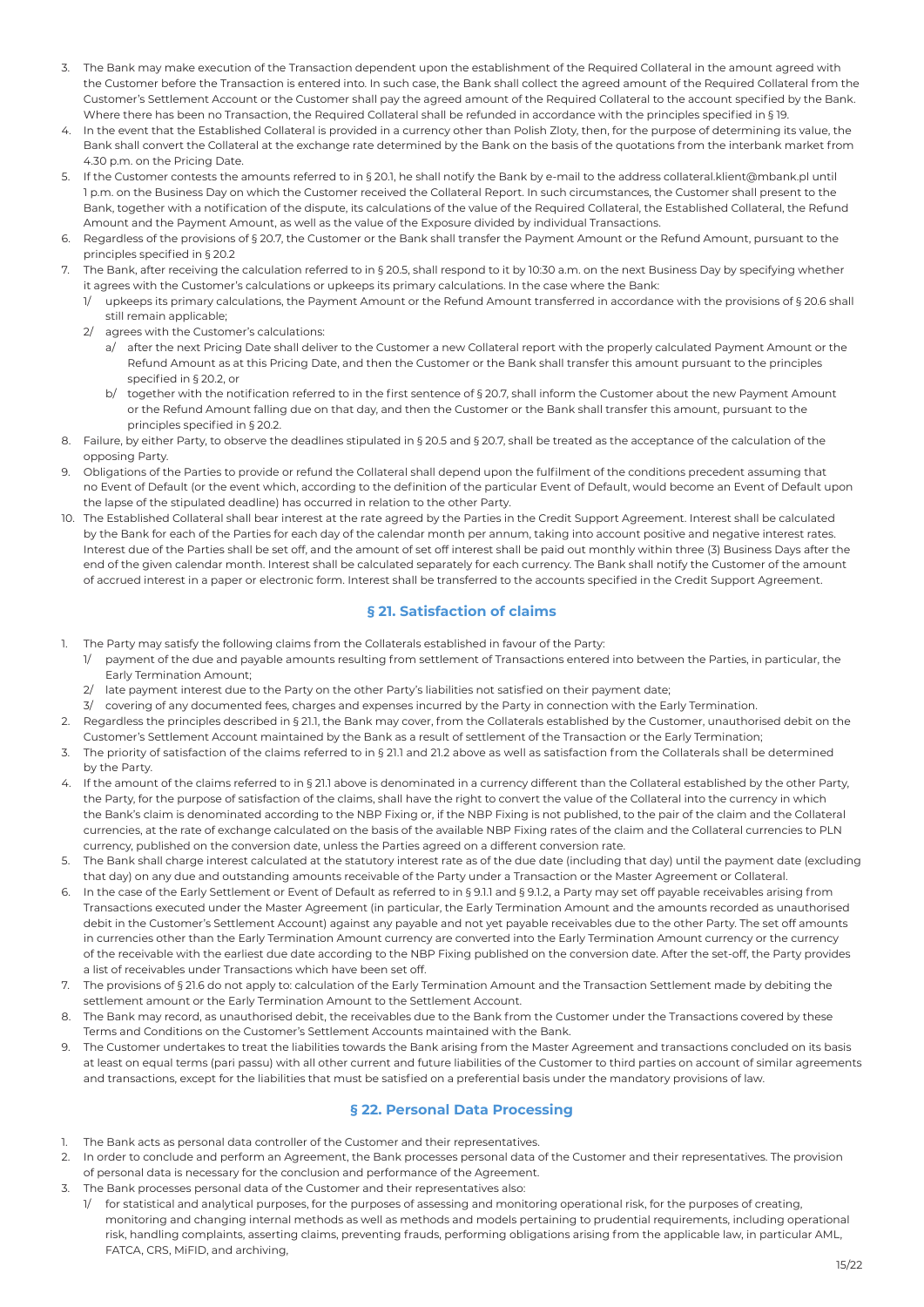- 2/ in order to provide the Customer with marketing materials concerning own services and products of the Bank and subsidiaries of the Bank's Group. The list of mBank Group subsidiaries is available at www.mbank.pl.
- 3/ for the purposes profiling supporting direct marketing promoting the services and products of the Bank and of the subsidiaries of the Bank's Group.
- 4. The Bank processes personal data of the Customer and their representatives for the period necessary to conclude and perform an Agreement. and then for the period of ten years calculated from the date of the Agreement termination or for another period being the prescription period of possible claims. After the lapse of the above time limits, the Bank shall anonymise the personal data.
- 5. The Customer and their representatives:
	- 1/ have the right to access and correct their data, as well as to transfer them; and
	- 2/ may demand that the data be erased or their processing be restricted, or may object to their processing; the Customer may, in particular, object to profiling for the purposes of direct marketing promoting the services and products of the Bank and of the subsidiaries of the Bank's Group.
- 6. An employee of the Bank holds the function of the Inspector General for the Protection of Personal Data. S/he may be contacted at the following e-mail address: Inspektordanychosobowych@mbank.pl.
- 7. Detailed information concerning the principles and procedure for processing personal data by the Bank is specified in the GDPR package available at: www.mbank.pl/pdf/rodo/gdpr-package.pdf.
- 8. The President of the Personal Data Protection Office acts as the supervisory authority in terms of protection of personal data and the Customer and their representatives have to right to lodge a complaint to him/her.
- 9. The Bank announces that:
	- 1/ execution of foreign transfers via SWIFT (Society for Worldwide Interbank Financial Telecommunications) may result in the government of the United States of America having access to the personal data of the Customer and their representatives. The American authorities have undertaken to use the personal data only for the purpose of counteracting terrorism, respecting the guarantees provided for in the European system of personal data protection,
	- 2/ data, including personal data, of the Customer and their representatives may be disclosed to entities entrusted by the Bank with data processing for the purpose of the performance of agreements on rendering services for the benefit of the Bank.
- 10. The Bank has the right to provide data on liabilities arising from the Agreement, including the Customer's personal data, to:
	- 1/ Banking Register System ("BR") a database managed by the Polish Bank Association with its registered office in Warsaw, operating pursuant to the Banking Law Act of 29 August 1997,
	- 2/ Biuro Informacji Kredytowej S.A. (Credit Information Bureau, "BIK") with its registered office in Warsaw, operating pursuant to the Banking Law Act of 29 August 1997, in particular for the purposes of measurement models; detailed information is available in the data processing statement published on the website of mBank Group (www.mbank.pl/klazulainformacyjna),
	- 3/ business information bureaus operating on the basis of the Act on the Provision of Business Information and Exchange of Business Data of 9 April 2010, if:
		- a/ the overall amount of liabilities to the Bank is at least PLN 500,
		- b/ the payment or payments are at least 30 days due and payable,
		- c/ at least one month has passed since the Bank transmitting the data and being the creditor sent a request for payment, warning the Customer of its intention to transmit the data to a bureau, including the bureau's registered business name and address of its registered office, by registered mail to the correspondence address specified by the Customer, and if the Customer has not specified such an address, to the address of the Customer's registered office.
- 11. The Customer's data, including personal data, collected in BR and BIK may be disclosed to:
	- 1/ other banks,
	- 2/ financial institutions operating as subsidiaries of banks within the meaning of the Banking Law Act of 29 August 1997,
	- 3/ other entities having statutory authorisations subject to the terms and conditions laid down in the Banking Law Act of 29 August 1997, 4/ business information bureaus operating under the Act on Disclosure of Business Information and Exchange of Business Data of 9 April
	- 2010, within the scope and on the terms specified in the aforesaid Act.

#### **§ 23. Amendment to the Terms and Conditions**

- 1. Any amendments to these Terms and Conditions and the Transaction Descriptions made during the term of the Master Agreement shall be provided to the Customer along with indication of the dates on which they become effective. Amendments shall be delivered in accordance with the provisions of § 12 above.
- 2. Within 14 days of the date of delivery of the amendments, the Customer shall have the right to submit a notice of termination of the Master Agreement. The Customer's failure to submit a notice of termination of the Master Agreement within the time limit specified in the foregoing sentence shall be deemed as the Customer's acceptance of the amendments delivered by the Bank.

#### **§ 24. Final Provisions**

- 1. The Bank shall not accept or withhold any tax on the Transaction due from the Customer unless it is obligated to do so under the mandatory provisions of law.
- 2. Unless otherwise provided in these Terms and Conditions, the Master Agreement, the Credit Support Agreement or the Transaction Confirmation, all calculations are performed by the Bank, and all conversions of the amounts denominated in one currency to another currency are performed in accordance with the Foreign Exchange Rates Table applicable at that time.
- 3. For the avoidance of doubt:
	- 1/ any reference, in the content of these Terms and Conditions, to time (save for the Transaction Descriptions which refer to the Warsaw Time, Central European Time and other times) shall be understood as the standard time applicable in the Republic of Poland;
	- 2/ reference to a paragraph or section shall mean the relevant paragraph or section of these Terms and Conditions;
	- 3/ capitalised terms shall have the meanings ascribed to them in these Terms and Conditions or Transaction Descriptions;
	- 4/ all subdivisions in these Terms and Conditions have been adopted are for the purpose of order only.
- 4. The Bank hereby informs that:
	- 1/ The Bank is a participant in the statutory fund guarantee system as provided in the Act on the Bank Guarantee Fund, Deposit Guarantee Scheme and Resolution (as amended) dated 10 June 2016. Protection under the Bank Guarantee Fund ("**BGF**") is provided for deposits (whether in PLN or in other currencies) established by the following depositors: natural persons, legal persons, organisational units without legal personality, provided that they have legal capacity, school savings unions and employee savings-and-loan associations that are parties to personal bank account agreements or who have claims against the Bank under a banking transaction (as confirmed with registered documents issued by the Bank or registered deposit certificates as referred to in Article 9 Sec. 1 of Trading in Financial Instruments Act dated 29 July 2005) and individuals referred to in Article 55 Sec. 1 and Article 56 Sec. 1 of the Banking Act, provided that its claim against the Bank has become mature before the date on which the condition under the guarantee became fulfilled (within the meaning of the Bank Guarantee Fund Act);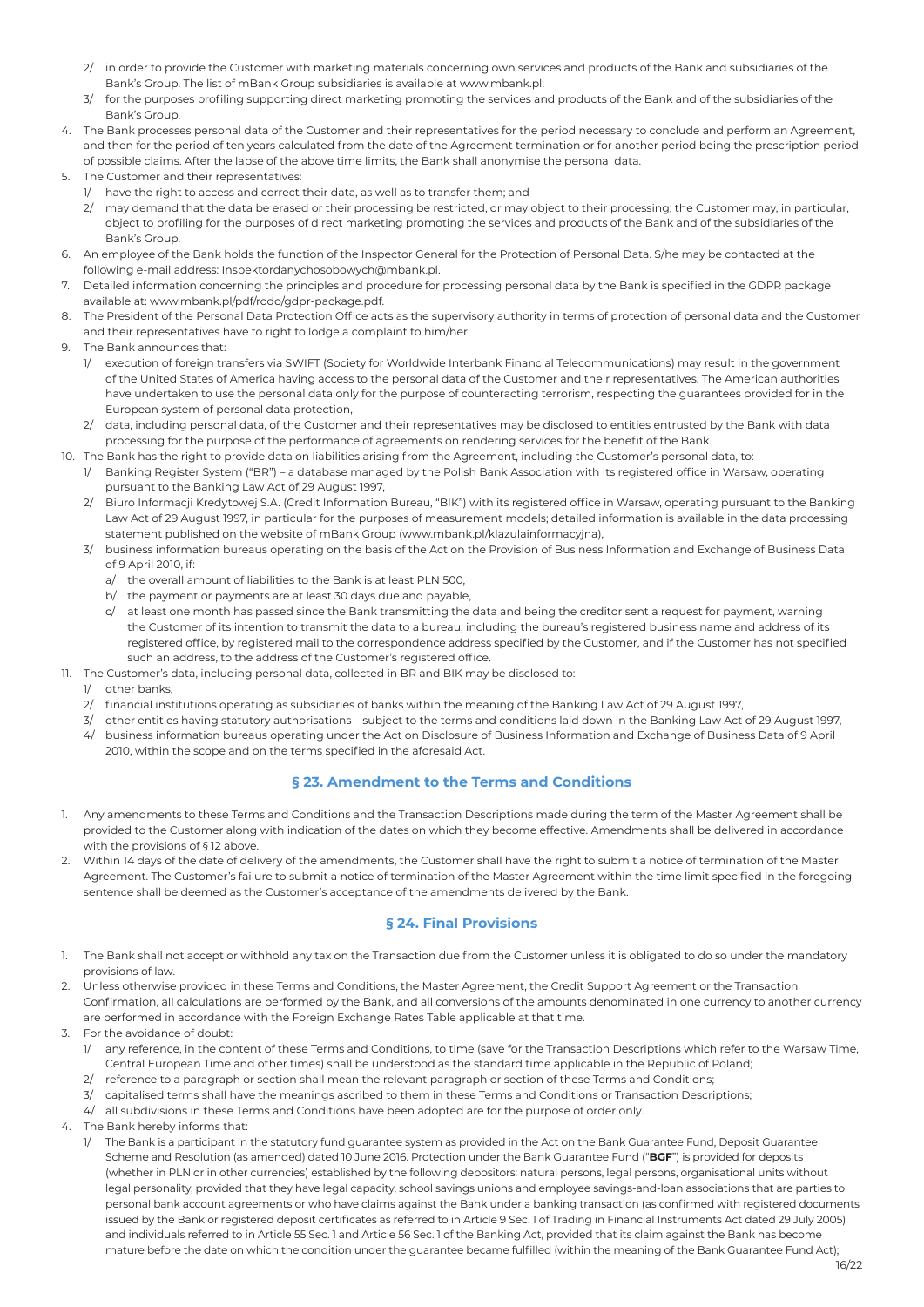- 2/ in the event that the Bank maintains one account for more than one entity (joint account), each of the entities shall be the depositor within the limits set out in the account agreement, or, in the absence of contractual provisions or applicable regulations – in equal parts;
- 3/ in the event that the Bank maintains an account for a partnership, general partnership, professional partnership, limited partnership or limited joint-stock partnership, such entity shall be the depositor;
- 4/ quaranteed funds shall be covered with the mandatory quarantee system as of the date they have been paid into the bank account no later than on the date preceding the date when the BGF guarantee condition fulfils, or – with regard to claims under banking transactions – provided that the transaction has been performed before the date when the BGF guarantee condition fulfils – up to an amount (including interest accrued until the date when the guarantee condition fulfils in accordance with the interest rate specified in the agreement notwithstanding their maturity date) the PLN equivalent of EUR 100,000.00 – in 100%.The depositor shall always have the right to assert claim(s) against the bank in the portion exceeding the amount of the guaranteed cash performance;
- 5/ A value denominated in EUR shall be converted to PLN in accordance with the average rate announced by the National Bank of Poland as at the date of fulfilment of the guarantee condition;
- 6/ the amount of the PLN equivalent of EUR 100,000.00 shall be the maximum amount of the depositor's claims against BGF, notwithstanding the amount and the number of accounts on which the depositor has had the funds or the number of sums receivable under which the claims arise;
- 7/ claims under the guarantee extended by BGF shall be barred by the statutes of limitation of five (5) years from the date the guarantee condition is fulfilled;
- 8/ a more specific information on the Bank Guarantee Fund can be found at the website of the mBank Group www.mbank.pl/download/bfg-info/.
- 5. The Customer is obligated to regularly provide the Bank with the following documents by mail that allow verification of the financial situation of the Customer:
	- 1/ a copy of the F-01 GUS report promptly, as soon as it is prepared by the Customer;
	- 2/ copy of annual financial statements promptly as soon as they are prepared and again after they have been audited by the statutory auditor, if such an audit is required under applicable regulations;
	- 3/ statement on the amount of the limits granted and the existing and planned indebtedness with other banks and financial institutions along with repayment dates – on the quarterly basis;
	- 4/ statement of the amount of the off-balance sheet commitments on the quarterly basis;
	- 5/ projected balance sheet, profit and loss account and cash flow statement promptly, as soon as they are prepared;
- 6/ information on the derivative transactions entered into with other banks and their valuation at least once in a calendar quarter.
- 6. Whenever the Bank so requests, the Customer is obligated to provide explanations and present documents concerning his financial standing other than those referred to in § 24.5 above.
- 7. The definitions and terms specified in the Terms and Conditions and Descriptions of Transactions correspond to the statutory terms as presented below.

| mBank's terminology                                                                                  | <b>Terminology used in the Act on Trading in Financial Instruments</b>                                                                                                                                                                                        |  |
|------------------------------------------------------------------------------------------------------|---------------------------------------------------------------------------------------------------------------------------------------------------------------------------------------------------------------------------------------------------------------|--|
| Dual-Currency Deposit                                                                                | another derivative instrument whose underlying instrument is a currency, exercised by delivery<br>or cash settlement                                                                                                                                          |  |
| <b>Investment Deposit</b>                                                                            | structured deposit                                                                                                                                                                                                                                            |  |
| Foreign Exchange Forward<br>(FX Forward)                                                             | a forward contract whose underlying instrument is a foreign currency, exercised by delivery<br>or cash settlement                                                                                                                                             |  |
| Foreign Exchange Option                                                                              | an option whose underlying instrument is a foreign currency, exercised by delivery or cash settlement                                                                                                                                                         |  |
| Forward Rate Agreement (FRA)                                                                         | a forward rate agreement exercised by cash settlement                                                                                                                                                                                                         |  |
| Interest Rate Option                                                                                 | an option whose underlying instrument is an interest rate, exercised by cash settlement                                                                                                                                                                       |  |
| Interest Rate Swap (IRS)                                                                             | a swap whose underlying instrument is an interest rate, exercised by cash settlement                                                                                                                                                                          |  |
| Currency Interest Rate Swap (CIRS)                                                                   | a swap whose underlying instruments are an interest rate and a foreign currency, exercised<br>by cash settlement                                                                                                                                              |  |
| Forward Transaction (FT)                                                                             | a forward contract whose underlying instrument is a commodity, exercised by cash settlement                                                                                                                                                                   |  |
| Commodity Swap                                                                                       | a swap whose underlying instrument is a commodity, exercised by cash settlement                                                                                                                                                                               |  |
| Commodity Option                                                                                     | an option whose underlying instrument is a commodity, exercised by cash settlement                                                                                                                                                                            |  |
| Forward transactions of sale of<br>greenhouse gas emission allowances<br>with cash settlement option | a forward contract whose object are emission allowances which may be exercised by cash<br>settlement in the manner selected by one of the parties                                                                                                             |  |
| Debt securities                                                                                      | bonds, covered bonds, investment certificates and other transferable securities, including securities<br>which incorporate property rights equivalent to the rights attached to debt, issued on the basis<br>of relevant provisions of Polish or foreign law. |  |

8. Transactions which are settled in cash ("net" settlement, "without delivery") by exchanging the settlement amount are not contracts for difference within the meaning of the Act on Trading in Financial Instruments.

9. If an index or a benchmark used to determine the liabilities of the parties (hereinafter referred to as the "Benchmark") used in a Transaction or Collateral: is not published or is discontinued, cannot be applied or is changed, the Bank will proceed in line with the Rules of Conduct in the Case of Significant Change, Withdrawal or Discontinuation of a Benchmark laid down in Appendix No. 1 to the Terms and Conditions. These provisions are applied to all Transactions and Collateral, including Transactions and Collaterals concluded before entry into force of the Terms and Conditions.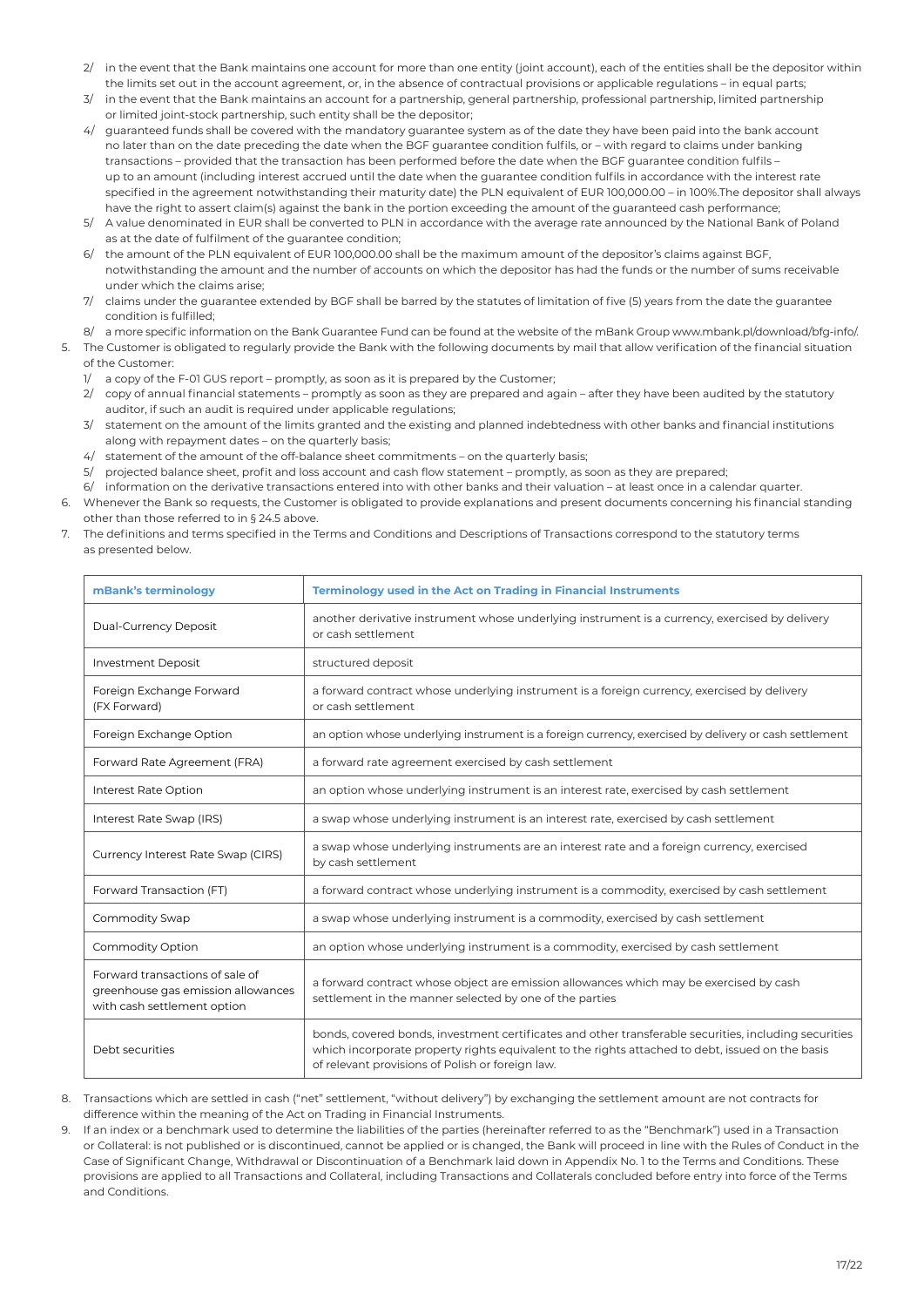#### **§ 241 . Mark-up**

- 1. The Bank announces that Mark-up may be included in the Transaction quotation.
- 2. The Bank shall inform the Customer about the amount of the maximum Mark-ups by making them available at mBank Group's website (www.mbank.pl/en/help/forms/sme-corporate/financial-market/information-on-mark-up/). At each request of the Customer, the Bank may send the information about the maximum Mark-ups in hard copy. Any changes relating to information about the maximum Mark-ups are made by the Bank by making new amended information available at its above-mentioned website. The amendment is effective from the moment of publishing it by the Bank and applies only to new Transactions. Before entering into a Transaction for which the actual Mark-up exceeds the value of the aforesaid maximum Mark-up, the Bank shall inform the Customer about this fact.
- 3. The Customer is obliged to check the amount of the maximum Mark-ups before entering into the Transaction. Entering into the Transaction is treated as the Customer's statement that the Customer has read the current information about the amount of the maximum Mark-ups and agrees to such a maximum amount.

#### **§ 25. Termination of the Master Agreement**

- 1. The Master Agreement may be terminated by a Party at any time upon one month's written notice of termination effective as at the end of the calendar month, provided that there are no unsettled Transactions and all obligations of the Parties arising from the Master Agreement have been met at the time of sending the notice of termination to the Customer.
- 2. Notwithstanding the rules stipulated in § 25.1 above, the Party shall have the right to terminate the Master Agreement effective immediately in the event of the Early Termination. In such circumstances, the Master Agreement shall be terminated as of the Early Termination Date and any Transactions (save for the Term Deposit Transactions) shall be subject to the Early Termination performed by way of calculation of the Early Termination Amount. In such situation, the Bank shall also have the right to the Early Termination of the outstanding Transactions (other than the Derivative Transactions) save for the Term Deposit Transactions. The provisions of § 10 shall apply accordingly.
- 3. The Credit Support Agreement shall be terminated as of the date of termination of the Master Agreement.

#### **§ 26. Entry into Force**

The Terms and Conditions enter into force on 1 January 2022.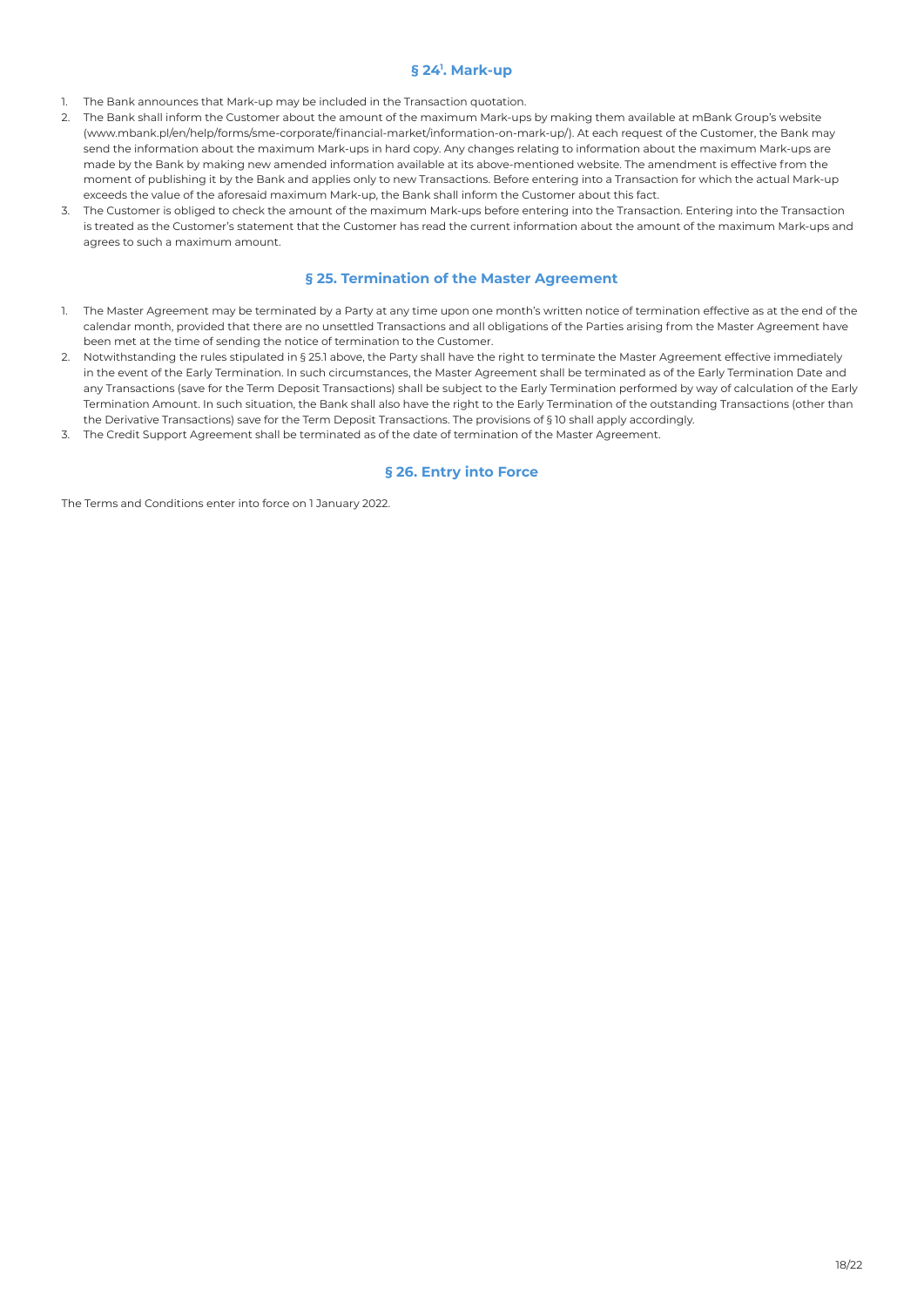#### **The Rules of Conduct in the Case of Significant Change, Withdrawal or Discontinuation of a Benchmark**

#### **Article 1. Definitions**

The terms used herein have the following meanings:

| 1. | <b>Administrator</b>                             | an entity which supervises the development of the Benchmark.                                                                                                                                                                                                                                                                                                                                                                                                                                                                                                                                                                                                                                                                       |
|----|--------------------------------------------------|------------------------------------------------------------------------------------------------------------------------------------------------------------------------------------------------------------------------------------------------------------------------------------------------------------------------------------------------------------------------------------------------------------------------------------------------------------------------------------------------------------------------------------------------------------------------------------------------------------------------------------------------------------------------------------------------------------------------------------|
|    | 2. Benchmark Change Day                          | the later of the following days:<br>for Discontinuation Announcement<br>first day after 15 Business Days from the Discontinuation Announcement, or<br>$\frac{1}{2}$<br>2/ first day on which the Benchmark was not published due to the Discontinuation Announcement.<br>or<br>for No Permit Announcement<br>1/ first day after 15 Business Days from the No Permit Announcement, or<br>2/ first day on which we cannot lawfully use a given benchmark in any agreement due to the<br>No Permit Announcement.                                                                                                                                                                                                                      |
|    | 3. Central Counterparty                          | a licenced central counterparty that provides settlement services for transactions which use the<br>Benchmark and hedge against the risk of its changes. Central counterparties include:<br>a) LCH Ltd,<br>b) KDPW_CCP S.A., or<br>c) other central counterparties.                                                                                                                                                                                                                                                                                                                                                                                                                                                                |
|    | 4. Adjustment                                    | a value or an action we apply to limit the economic effects of replacing the Benchmark with<br>an Alternative Benchmark.                                                                                                                                                                                                                                                                                                                                                                                                                                                                                                                                                                                                           |
|    | 5. Quotation                                     | the price at which a transaction in an underlying instrument can be concluded. An underlying<br>instrument is an instrument whose market value is measured by the Benchmark. Such an underlying<br>instrument may be e.g. a deposit or financial instrument. We obtain quotations:<br>1/ in a time period close to that in which the Determining Entity normally publishes a given<br>Benchmark;<br>2/ for a transaction with a value similar to the value of the Transaction, however not lower than the<br>standard value for a given underlying instrument.                                                                                                                                                                     |
|    | 6. Determining Entity:                           | an authority supervising the Administrator,<br>$\frac{1}{2}$<br>2/ central bank responsible for the currency of the Benchmark,<br>3/ the Administrator, or<br>4/ an industry organisation which prepares suggestions for Benchmark replacement, indicated by<br>a supervisory authority or central bank responsible for the currency of the Benchmark.                                                                                                                                                                                                                                                                                                                                                                             |
|    | 7. Publication                                   | publication of information on the value of the Benchmark.                                                                                                                                                                                                                                                                                                                                                                                                                                                                                                                                                                                                                                                                          |
|    | 8. Commodities Derivative<br><b>Transactions</b> | Transactions to which the Description of the Commodities Transactions applies.                                                                                                                                                                                                                                                                                                                                                                                                                                                                                                                                                                                                                                                     |
|    | 9. Transactions in CO <sub>2</sub> Allowances    | Transactions, to which the Rules "Description of Forward Transactions of Sale of Greenhouse Gas<br>Emission Allowances with Cash Settlement Option" apply.                                                                                                                                                                                                                                                                                                                                                                                                                                                                                                                                                                         |
|    | 10. Benchmark                                    | an index or a benchmark used to determine the liabilities of the parties.                                                                                                                                                                                                                                                                                                                                                                                                                                                                                                                                                                                                                                                          |
|    | 11. Alternative Benchmark                        | an index or a benchmark which replaces the Benchmark in situations described in the Appendix.                                                                                                                                                                                                                                                                                                                                                                                                                                                                                                                                                                                                                                      |
|    | 12. Appendix                                     | this appendix.                                                                                                                                                                                                                                                                                                                                                                                                                                                                                                                                                                                                                                                                                                                     |
|    | 13. Event                                        | failure to publish the Benchmark or a Regulatory Event.                                                                                                                                                                                                                                                                                                                                                                                                                                                                                                                                                                                                                                                                            |
|    | 14. Central Counterparty's Event                 | a situation where the Central Counterparty replaces the Benchmark it used so far in the settled<br>transactions with the Alternative Benchmark.                                                                                                                                                                                                                                                                                                                                                                                                                                                                                                                                                                                    |
|    | 15. Regulatory Event:                            | 1/<br>Discontinuation Announcement - a situation where the Determining Entity:<br>a. issues an official statement that it permanently ceases (or will cease) to publish the Benchmark,<br>b. did not appoint any other entity which would continue to calculate or publish the Benchmark<br>by the time the statement was published;<br>2/ No Permit Announcement – a situation where a reliable source announces that:<br>a. The Benchmark will not be registered or a decision on the equivalence of the Benchmark will not<br>be issued, or<br>b. The Determining Entity has not received a permit/registration to develop a given Benchmark, will<br>not receive it, or its permit/registration has been revoked or suspended. |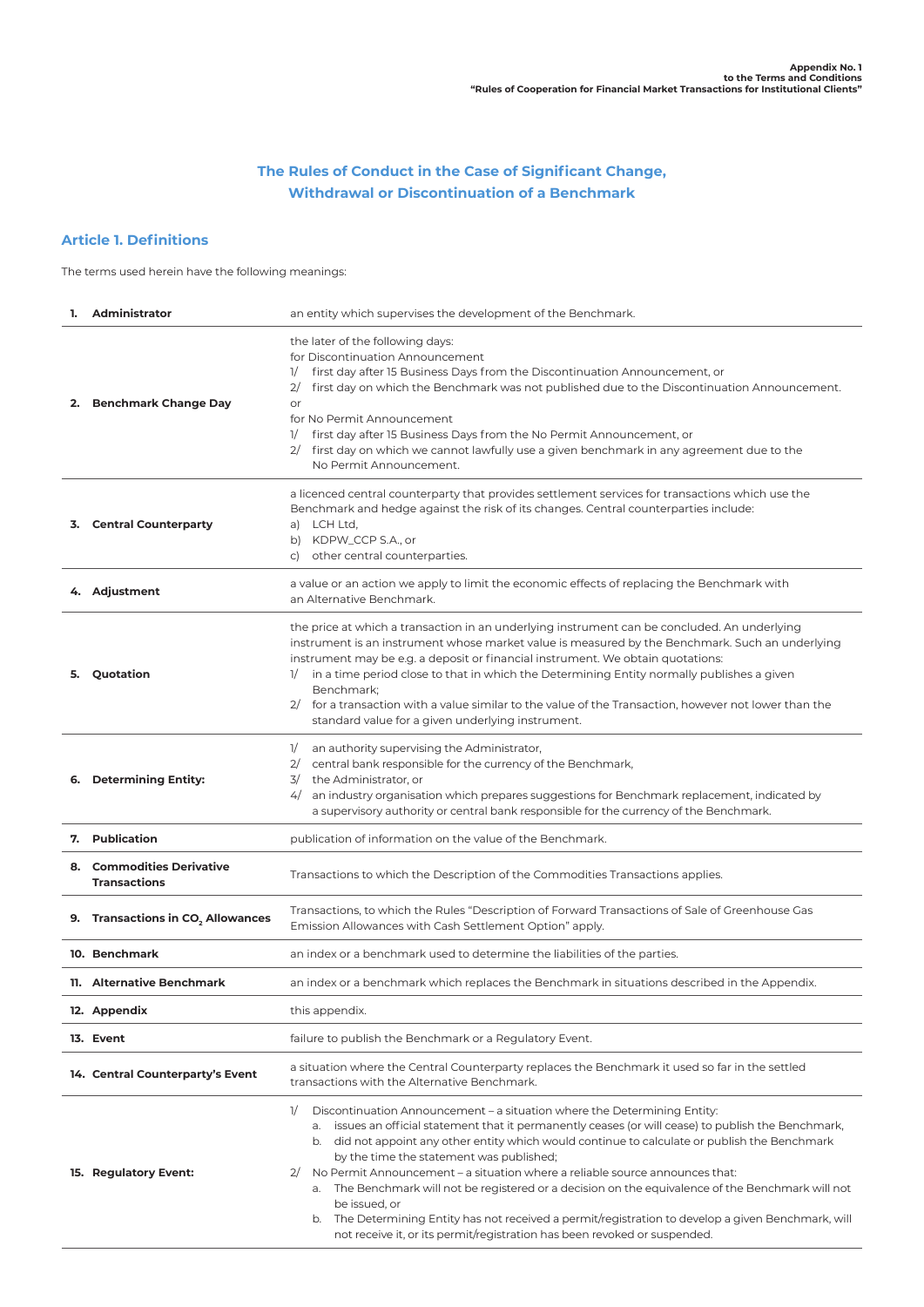**16. applying the Benchmark on a given day** means that we use the Benchmark published on this day to determine the value of the parties' liabilities. **17. applying the Alternative Benchmark from a given day** means that we use the Alternative Benchmark from this day, on the days on which the Benchmark was supposed to be used under the Transaction Terms.

**Verbs used herein in plural form, such as "we determine", "we select" or "we change" mean actions performed by the Bank.**

#### **Article 2. Alternative Benchmark**

- 1. The provisions of Articles 2-5 are not applied to Commodities Derivative Transactions, Transactions in CO<sub>2</sub> Allowances and Forward Transactions.
- 2. We apply the Alternative Benchmark instead of the Benchmark in the case of:
	- 1/ Regulatory Event from the Benchmark Change Day, or
		- 2/ failure to publish the Benchmark unrelated to a Regulatory Event from the day on which the Benchmark was not published until the day of its republication.
- 3. If, from the day on which a Regulatory Event occurred until the Benchmark Change Day:
	- 1/ the Benchmark was not published, or
	- 2/ we cannot lawfully apply the Benchmark,

then:

- 3/ we determine and apply the Alternative Benchmark without waiting until the Benchmark Change Day,
- 4/ we determine and apply the Alternative Benchmark again from the Benchmark Change Day.

**As the Alternative Benchmark we may use:**

- 1. the Alternative Benchmark used by the Central Counterparty instead of the Benchmark,
- 2. the Alternative Benchmark we indicated in the Transaction Terms,
- 3. the Alternative Benchmark recommended by the Determining Entity instead of the Benchmark,
- 4. the Alternative Benchmark selected by us Bloomberg FX Fixing or WM/Reuters Spot Rate for the spot exchange rate for a given currency pair from the same time and the same time zone as the publication of the Benchmark; for other benchmarks – the Alternative Benchmark applied by us instead of the Benchmark in derivative transactions on the interbank market;
- 5. arithmetic mean of the Quotations received only when we received at least two Quotations,
- 6. the reference rate applied by the central bank responsible for the currency of the Benchmark only if we could not apply the previous methods.
- We select one of the methods listed in the table in an economically justified manner. We take the following into account:
	- 1/ practice on the interbank market, and
	- 2/ solutions we used on the interbank market.
- If we cannot freely select the method, we apply the methods according to the order in the table. If a given method does not yield any results until the Benchmark Change Day, we use the subsequent one. If several Determining Entities or several Central Counterparties recommend an Alternative Benchmark, we apply the Alternative Benchmark recommended by the first entity listed in the definition.

#### **Article 3. Adjustment**

- 1. After determining the Alternative Benchmark, we determine the Adjustment.
- 2. The Adjustment changes the value of the Alternative Benchmark. The Adjustment may be:
	- 1/ negative, positive, or zero,
	- 2/ defined with a formula or a calculation method.
	- The Adjustment may be a one-time payment.
- 3. Once we determine the Adjustment, we apply it throughout the entire period of application of the Alternative Benchmark.

| The Rules of Conduct in the Case of Applying the Alternative Benchmark Applied or Recommended by Another Entity |                                                              |                                                                                                                             |  |
|-----------------------------------------------------------------------------------------------------------------|--------------------------------------------------------------|-----------------------------------------------------------------------------------------------------------------------------|--|
| Case                                                                                                            |                                                              | Procedure                                                                                                                   |  |
| a)                                                                                                              | entity recommended the Adjustment                            | we apply such Adjustment                                                                                                    |  |
| b)                                                                                                              | entity did not recommend any Adjustment                      | we do not apply the Adjustment                                                                                              |  |
| C)                                                                                                              | entity did not refer to the issue of the Adjustment          | we apply the Adjustment determined by us in an economically<br>justified manner, with the purpose of the Adjustment in mind |  |
| d)                                                                                                              | we apply the mean of Quotations as the Alternative Benchmark | we do not apply the Adjustment                                                                                              |  |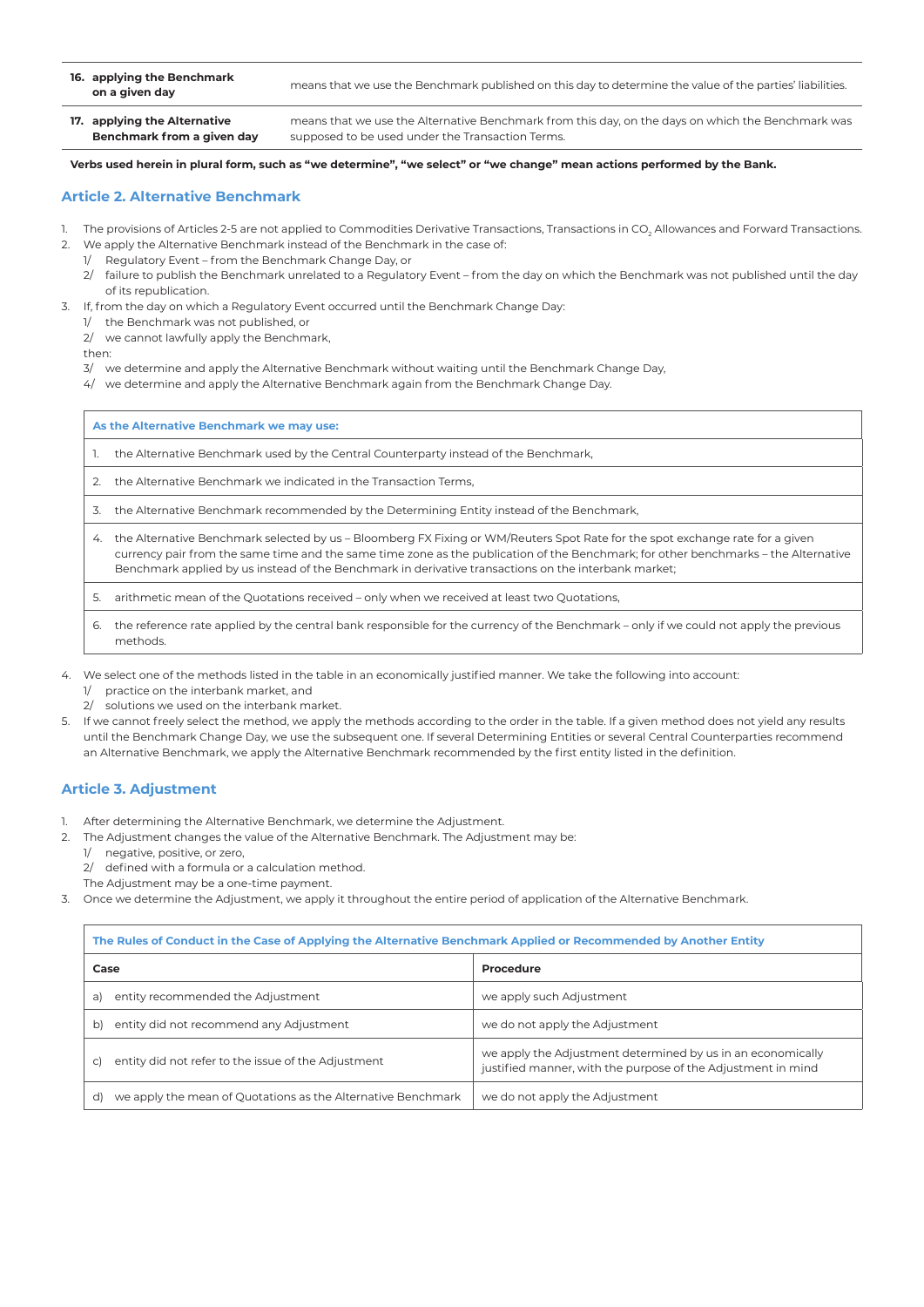#### **The Rules of Conduct in the case of applying a central bank's reference rate as the Alternative Benchmark**

- 1. We add the Adjustment to the value of the Alternative Benchmark.
- 2. The Adjustment is equal to the historical median of the differences between the Benchmark and the reference rate:
	- 1/ for the period of 24 months (or shorter, if the Benchmark or Alternative Benchmark was published for a shorter time) before: a. the Benchmark Change Day, or
		- b. the first day on which we apply the Alternative Benchmark due to failure to publish the Benchmark (when there is no Benchmark Change Day);
	- 2/ for differences from each day in the reviewed period, in which both the Benchmark and the reference rate were published.

#### **Article 4. Central Counterparty's Event**

- 1. When a Central Counterparty's Event not resulting from a Regulatory Event occurs, from the day of its occurrence instead of applying the Benchmark we can use:
	- 1/ the Alternative Benchmark and
	- 2/ the Adjustment
	- applied by the Central Counterparty.
- 2. If we cannot freely decide whether to apply Article 4 (1) in the case of a Central Counterparty's Event, we apply Article 4 (1) always when it occurs with regard to LCH Ltd.

#### **Article 5. Notices and Reservations**

1. We provide the Client with information on the type of the Alternative Benchmark and Adjustment determined by us. We follow the procedure indicated in the table below:

| <b>Event</b>                                                                     | <b>Procedure</b>                                                                                                                                                                                                                                                                                                                                        | <b>Time limit</b>                                                                         |
|----------------------------------------------------------------------------------|---------------------------------------------------------------------------------------------------------------------------------------------------------------------------------------------------------------------------------------------------------------------------------------------------------------------------------------------------------|-------------------------------------------------------------------------------------------|
| <b>Regulatory Event</b>                                                          | We determine the Alternative Benchmark and<br>Adjustment. We inform the Client of this fact.                                                                                                                                                                                                                                                            | Five Business Days after the Benchmark<br>Change Day                                      |
| Failure to publish the Benchmark (for<br>a reason other than a Regulatory Event) | We determine the Alternative Benchmark and<br>Adjustment. We inform the Client of this fact.                                                                                                                                                                                                                                                            | Five Business Days after the failure<br>to publish the Benchmark                          |
| <b>Central Counterparty's Event</b>                                              | We notify the Client if we adopted the Alternative<br>Benchmark and Adjustment of the Central<br>Counterparty.                                                                                                                                                                                                                                          | Five Business Days from the Central<br>Counterparty's Event                               |
| We determined the Alternative<br><b>Benchmark and Adjustment</b>                 | The Client may submit his/her reservations with<br>a justification. It does not constitute a complaint.                                                                                                                                                                                                                                                 | Two Business Days from the day<br>on which the Client received the<br>information from us |
| We received reservations from the Client                                         | We verify the reservations and:<br>if we accept them in part or in whole - we<br>al<br>inform the Client of the changes to the<br>Alternative Benchmark or Adjustment;<br>if we reject them - we send a reply with<br>b)<br>a justification to the Client. To the Transaction<br>we apply the Alternative Benchmark and<br>Adjustment determined by us. | Two Business Days from the day<br>on which we received legitimate<br>reservations         |

- 2. If we determined the Alternative Benchmark in a timely manner, the lack of the Benchmark does not constitute the basis for the termination of a Transaction.
- 3. If we did not determine the Alternative Benchmark in a timely manner:
	- 1/ such a situation constitutes a Termination Event with regard to a given Transaction;
	- 2/ from the Benchmark Change Day, we apply to the Transaction the value of the Benchmark from the last day on which it was published; 3/ from the day on which we determined the Alternative Benchmark, we apply it to the Transaction.

#### **Article 6. Commodities Derivative Transactions**

The Parties consider a No Permit Announcement with regard to Commodities Derivative Transactions as the Disappearance of Commodity Reference Price referred to in the Description of the Commodities Transactions.

#### **Article 7. Transactions in CO<sub>2</sub> Allowances**

The Parties consider a No Permit Announcement with regard to Transactions in CO<sub>2</sub> Allowances as the Settlement Disruption Event lasting 9 Settlement Working Days after the Delivery Date, referred to in Article 4 (3) of the Description of Forward Transactions of Sale of Greenhouse Gas Emission Allowances with Cash Settlement Option.

#### **Article 8. Forward Transactions (FT)**

The occurrence of an Event with regard to the Benchmark to which the FT Underlying Instrument refers, or changes made by the stock exchange with regard to the FT Underlying Instrument referred to in the Description of Forward Transactions (FT):

- 1/ do not result in changes to the Transaction Terms,
- 2/ are not the basis for the Adjustment.